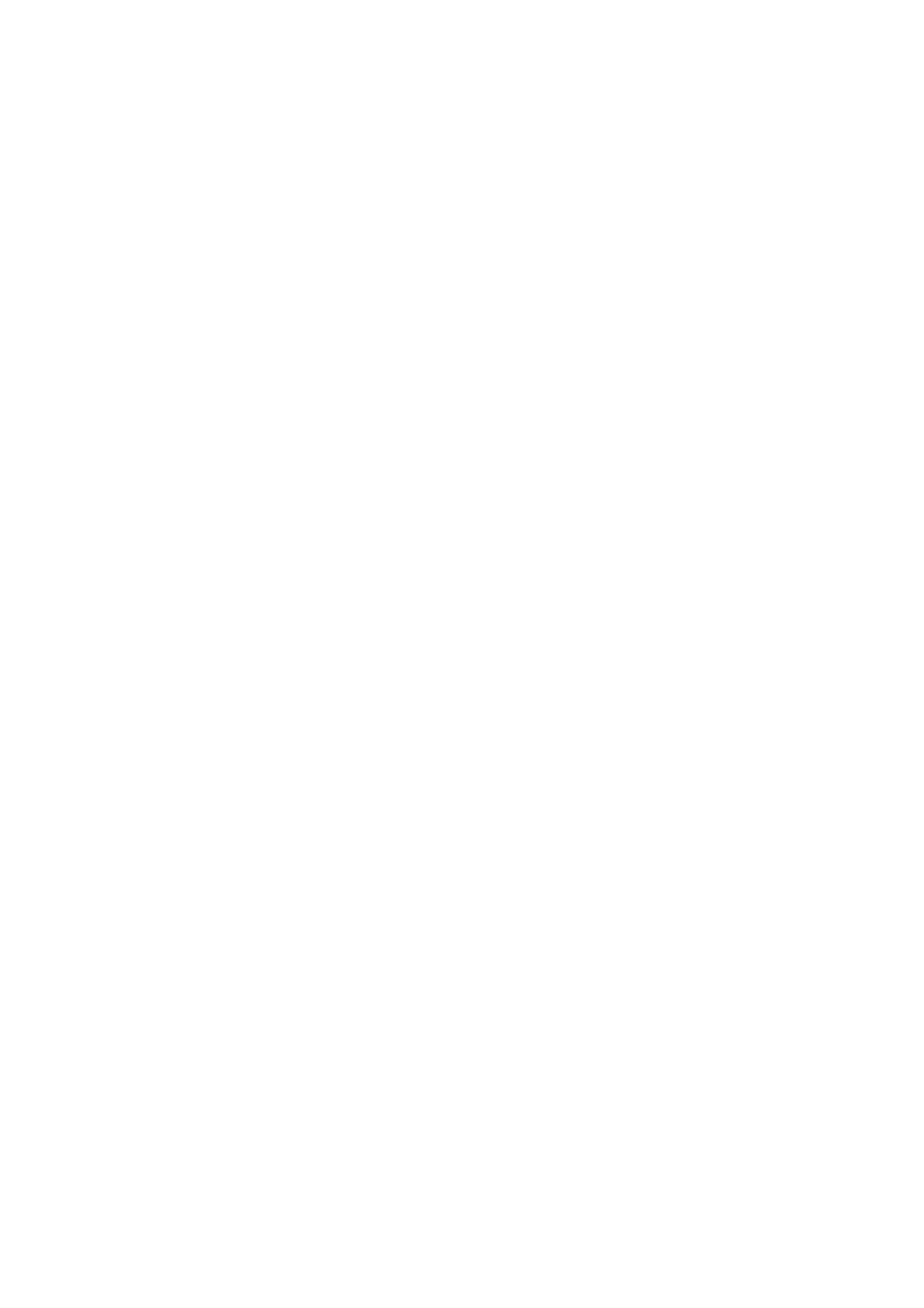|  | III: CORPORATE RISKS AND OPPORTUNITIES AND THE TRIPLE BOTTOM LINE10 |  |  |  |  |
|--|---------------------------------------------------------------------|--|--|--|--|
|  |                                                                     |  |  |  |  |
|  |                                                                     |  |  |  |  |
|  |                                                                     |  |  |  |  |
|  |                                                                     |  |  |  |  |
|  |                                                                     |  |  |  |  |

| ANNEX II: WORLD-WIDE INITIATIVES ON CSR AND HUMAN RIGHTS (NON-EXHAUSTIVE) 24       |  |
|------------------------------------------------------------------------------------|--|
| ANNEX III: OTHER INITIATIVES WHICH PROMOTE CSR AND HUMAN RIGHTS (NON-EXHAUSTIVE)28 |  |
|                                                                                    |  |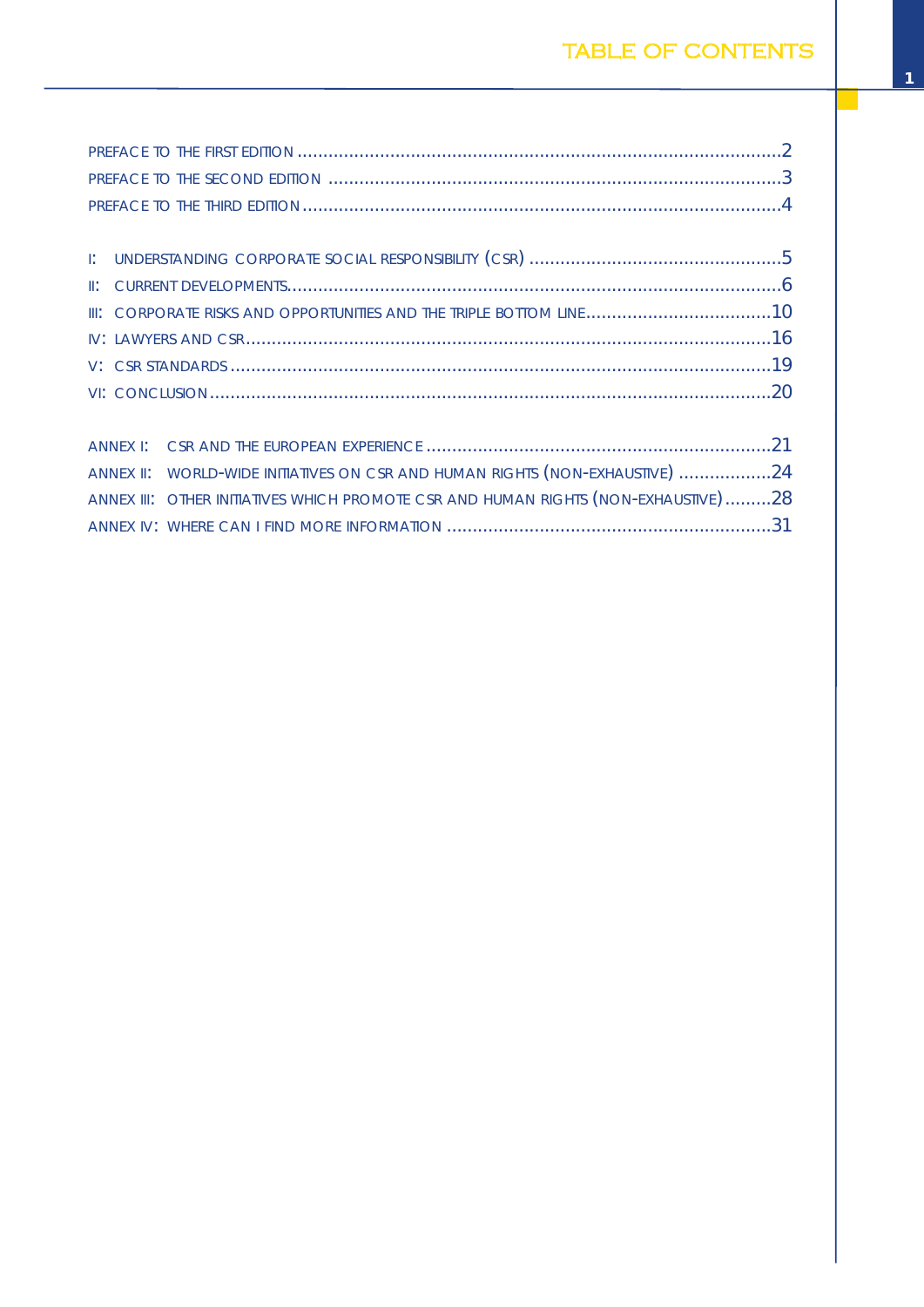<span id="page-3-0"></span>The Council of Bars and Law Societies of the European Union (CCBE) has issued this guidance to European lawyers advising corporations on Corporate Social Responsibility (CSR).

CSR is an instrument of positive change inside businesses. It sets the framework and defines the manner in which a business must operate to be able to meet the ethical, legal, commercial and public expectations that a society has of any company. <sup>1</sup> These guidelines serve as a starting point for the corporate lawyer in creating new legal solutions for his client.

This guide explains:

- why companies should be interested in CSR; and
- why lawyers should advise on CSR.

The guide also provides information on how to pursue this topic further and explains the current CSR initiatives at a European and world-wide level.

The CCBE recently established a CSR discussion group for drafting this guide. The CCBE would like to thank Claes Cronstedt, Claes Lundblad, Yvon Martinet, Mauro Pizzigati, Birgit Spiesshofer, Sune Skadegard Thorsen, Marco Vianello and Carita Wallgren for their participation in this discussion group.

The CCBE would appreciate any comments on the guide, and your feedback on this initiative.

For your comments or further information, please contact the CCBE at [ccbe@ccbe.eu](mailto:ccbe@ccbe.eu)

**CCBE** September 2003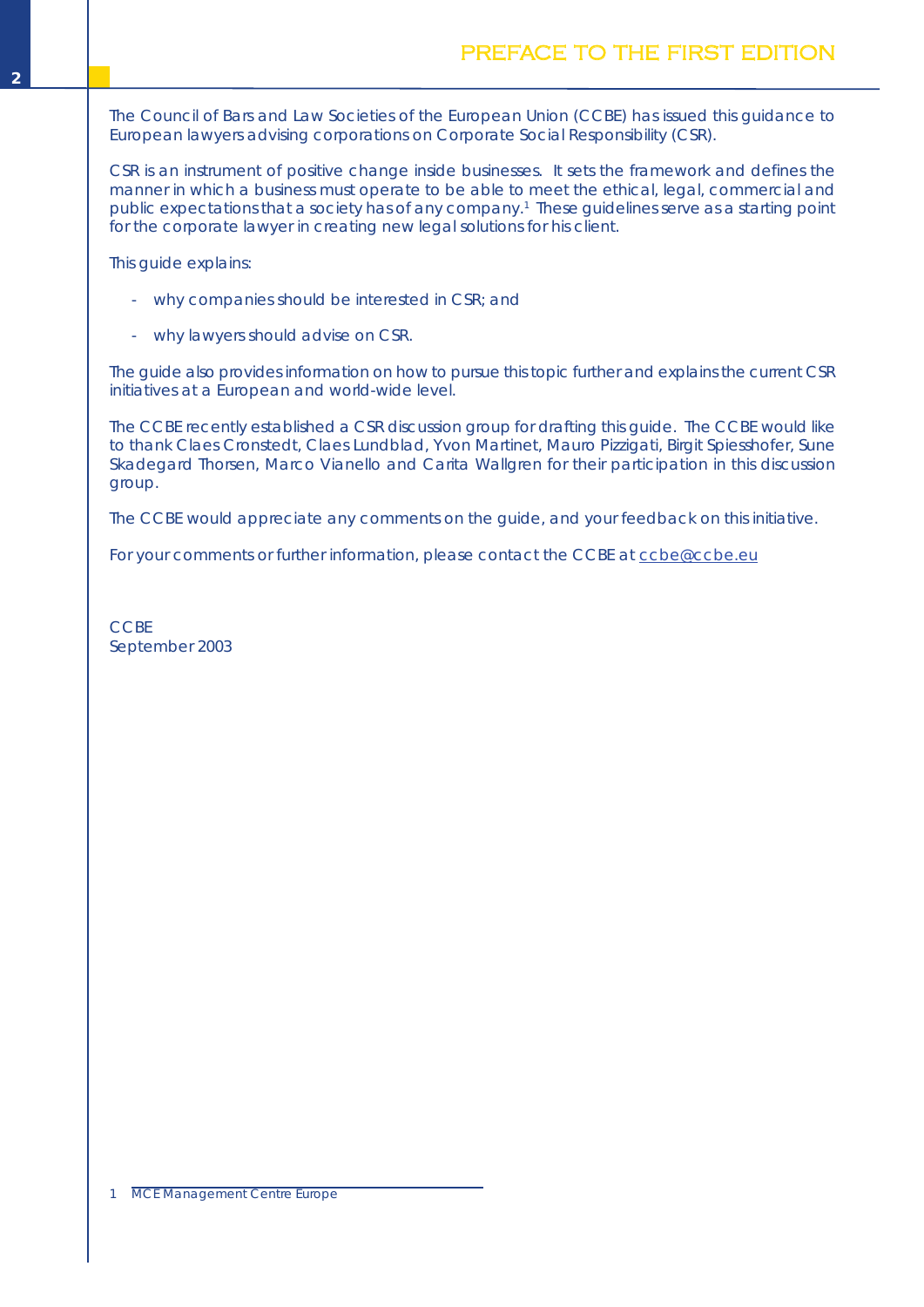<span id="page-4-0"></span>The CCBE Working-Group on CSR decided to update its September 2003 guide on CSR. The update is due to, both the response of readers to the first edition of the guide, and secondly, the growing number of positive developments that have taken place in the field of CSR since the first edition.

Since September 2003, CSR has achieved greater prominence on International, European and National levels. In line with these developments, more and more companies are taking an active interest in CSR and companies today have a greater understanding of the need to incorporate CSR practices into their day to day decisions.

The updated guide, in addition to explaining recent developments, also highlights to a greater degree the reasons why lawyers should be involved in CSR. The task of explaining why more companies should be interested in CSR is also addressed in the update.

The CCBE would like to thank Claes Cronstedt, Birgit Spiesshofer, Sune Skadegard Thorsen and Marco Vianello for their continued participation in the CCBE discussion group on CSR and for drafting this guide.

The CCBE will continue its work and update the guide when necessary.

We hope that you find this update to be of interest.

**CCBE** April 2005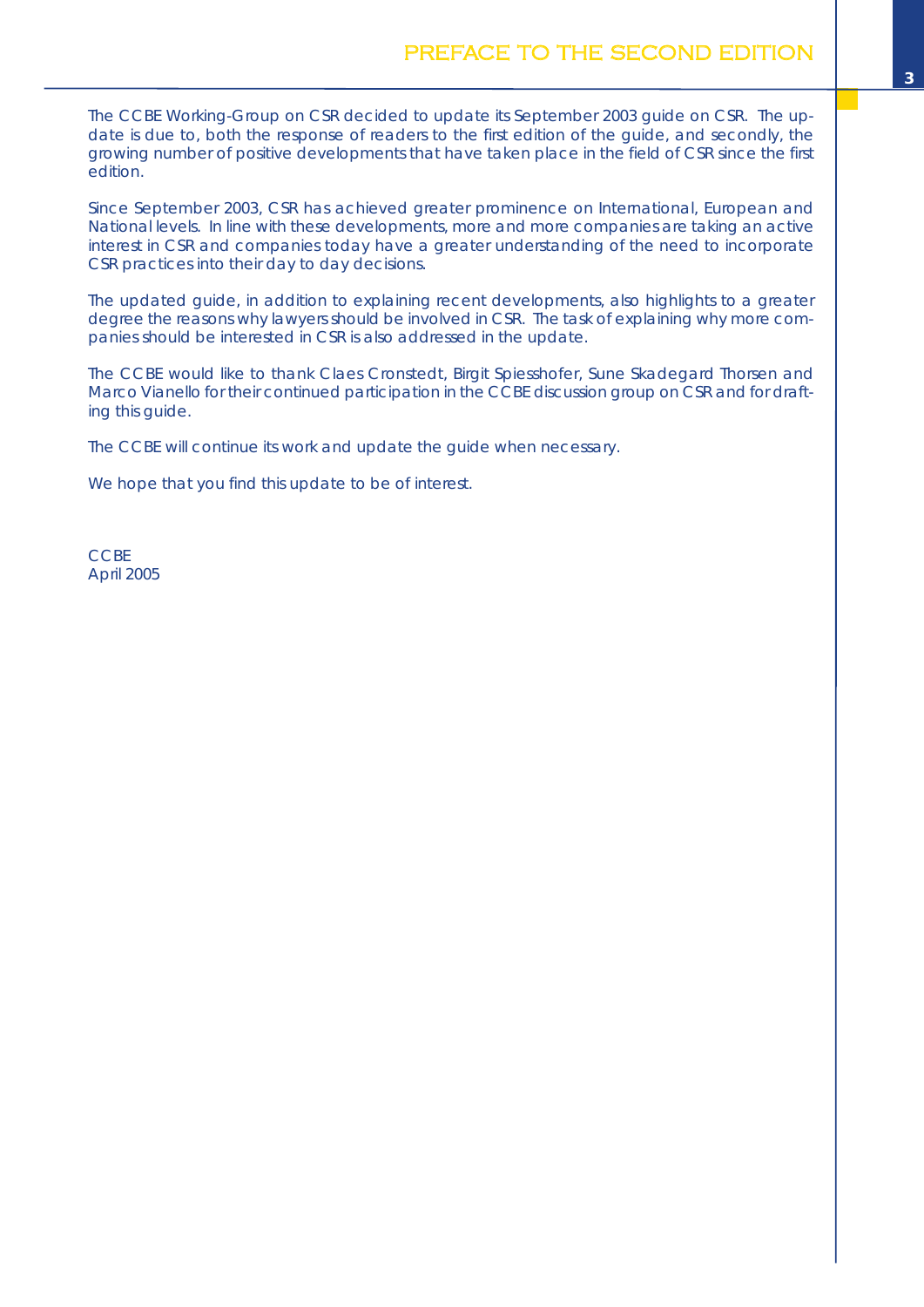<span id="page-5-0"></span>Since the CCBE initially drafted its guidelines on Corporate Social Responsibility (CSR) in September 2003, the pace of change in the field of CSR, and its implications for lawyers, has been enormous. In recent years, the CCBE has observed that a large number of law firms have become involved in CSR and some have produced CSR reports.

What is noticeable is the extent to which clients are increasingly requesting, and demanding, information from law firms with regard to CSR policies that law firms have in place. This information is also being requested of law firms by new recruits and existing employees. It is being observed that clients are demanding that law firms sign and adhere to the client's CSR policy and/or code of conduct, and/or that the law firm can explain the extent to which CSR criteria are being satisfied by the client's law firm e.g. with regard to diversity.

CSR, and specifically its implications for the legal profession, are featuring regularly on programmes at many international events and conferences relevant to the legal profession. Furthermore, it is being observed that more and more Bars and Law Societies are recognising the importance of CSR and its implications for the legal profession. This has been evidenced by the results of a CCBE questionnaire in which the Bars and Law Societies considered CSR to be an important area for branding and for the legal profession in the future.

As a way of background to the CCBE's involvement in CSR, the CCBE established a Working Group on CSR in 2002. The Working Group was created with the aim of getting lawyers involved in advising on CSR, and to develop methods and tools to assist law firms to deal with this internally. This goal remains unchanged. What has changed since 2002 is the fact that in 2002 CSR was viewed by many as a new and fashionable trend. However, in 2008 it is clear that CSR has become an integral part in doing business in the global arena and therefore lawyers can no longer afford to neglect CSR as an area for the legal profession.

The current update follows from the CSR guidelines of September 2003 and the update in April 2005. This update provides, in a concise manner, an overview of issues that today's lawyer needs to focus on.

The CCBE would like to thank Carl Bevernage, Birgit Spiesshofer, Claes Cronstedt, Sune Skadegard Thorsen, Marco Vianello and Ramon Mullerat for all their work in drafting this guide.

We hope the current edition is of interest to you.

**CCBE** June 2008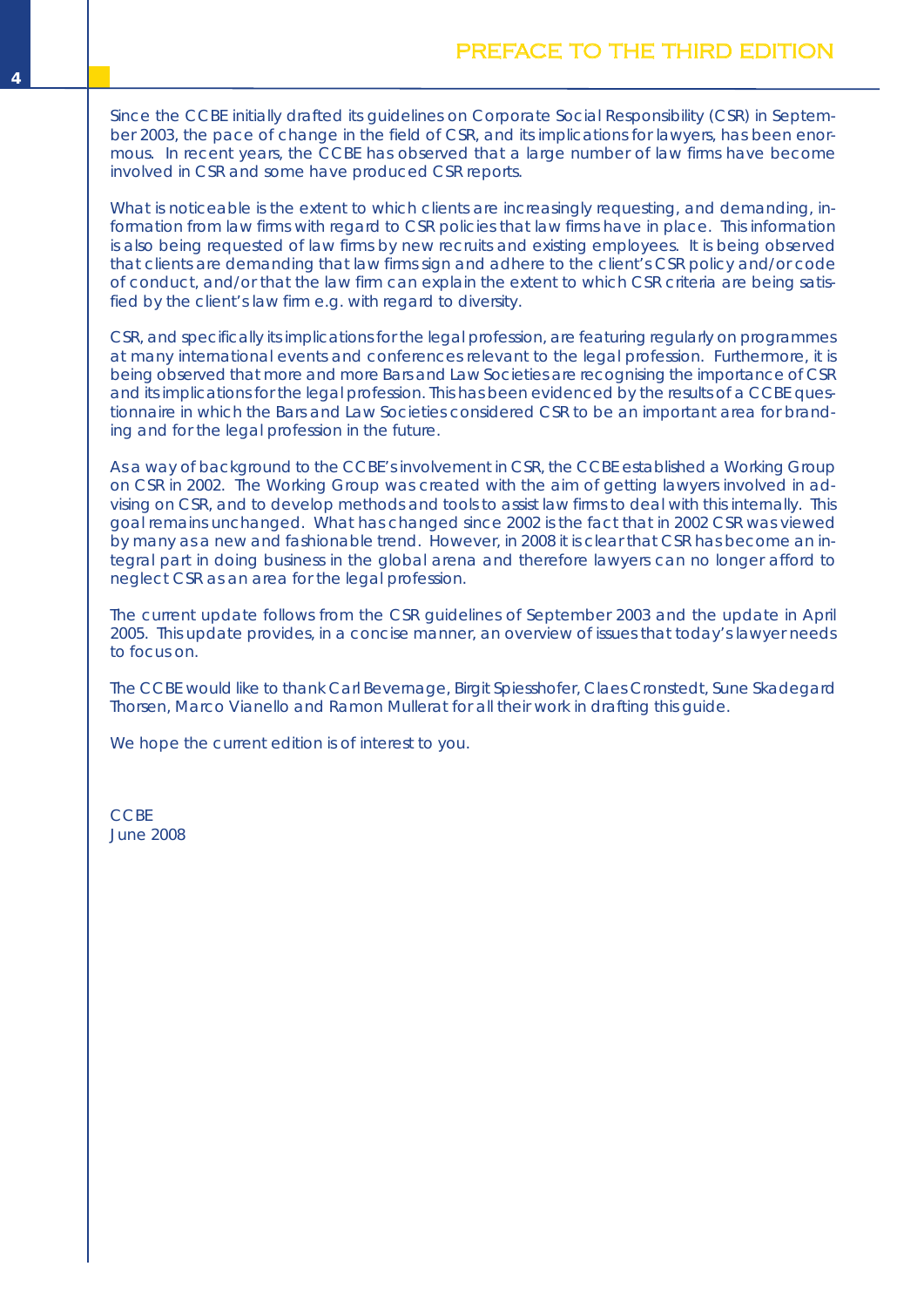<span id="page-6-0"></span>From a corporate perspective, CSR is addressed using various approaches. In general they can be described as the principled, the issues or the stakeholder approach. The principled approach asks business to consider and act upon its impact on internationally agreed principles for sustainable development. The issues approach describes corporations that base their CSR work on reactions to issues that appear in the media or in NGO campaigns against the company or its peers. The stakeholder approach asks the company to engage in a broad interaction with its stakeholders to identify which issues it should address under CSR. The stakeholders and issues approaches may lead to challenges that may prove counterproductive to company goals on CSR i.e. disappointing stakeholders by not meeting their expressed expectations, or by being considered reactive and not proactive. The principled approach as proposed by the 2007 UN Global Compact summit may therefore provide for the most solid foundation.

Representatives of the business world instinctively understand that values such as honesty, fairness and responsibility are necessary to be able to run a successful business. Many fortunes have been made, and are still being made, through unacceptable business methods. However, development with the global liberalisation of markets have been towards more transparency and corporate accountability. This makes it less attractive to conduct business that is contrary to the values of society.

CSR represents business taking more direct responsibility for managing its social and environmental impact, becoming more openly accountable not simply to employees and their shareholders, but also to wider 'stakeholders' including investors, consumers, local communities, environmental and other interest groups.

CSR has both an internal and an external aspect. The internal aspect refers to the CSR policy that a corporation itself should have devised and implemented. The external aspect of CSR is wider and refers to a corporations role and responsibility towards stakeholders and society at large. It should also be noted that there is an on-going discussion on the relationship between CSR and Corporate Governance.

The term CSR has many connotations. For example, the European Commission believes that CSR is "a concept whereby companies integrate social and environmental concerns in their business operations and in their interaction with their stakeholders on a voluntary basis."3 The World Business Council for Sustainable Development (WBCSD) believes that "Corporate social responsibility is the continuing commitment by business to contribute to economic development while improving the quality of life of the workforce and their families as well as of the community and society at large". 4

The term CSR is used throughout the guidelines as covering corporate responsibilities in relation to the full triple bottom line.<sup>5</sup> This is in accordance with the use of the term by many actors in the field, hereunder the European Union. However, the CCBE acknowledges that there is a trend towards using the term Corporate Responsibilities as the comprehensive description of social, environmental and economic responsibilities.

It is interesting to note the fact that lawyers are already carrying out CSR activities in an everyday manner without realising it. CSR also encompasses compliance, and while compliance standards vary between jurisdictions, globalisation and CSR call for an international layer, a level playing field, determining a set of essential standards that cannot be ignored anywhere in the world.

<sup>2</sup> Steve Hilton and Giles Gibbons, Good Business, p. 55.

<sup>3</sup> Commission Green Paper 2001 "Promoting a European Framework for Corporate Social Responsibility", COM(2001)366 Final

<sup>4</sup> World Business Council for Sustainable Development CSR: Meeting changing expectations, pg.3

<sup>5</sup> See part III "Corporate risks and opportunities and the Triple Bottom Line".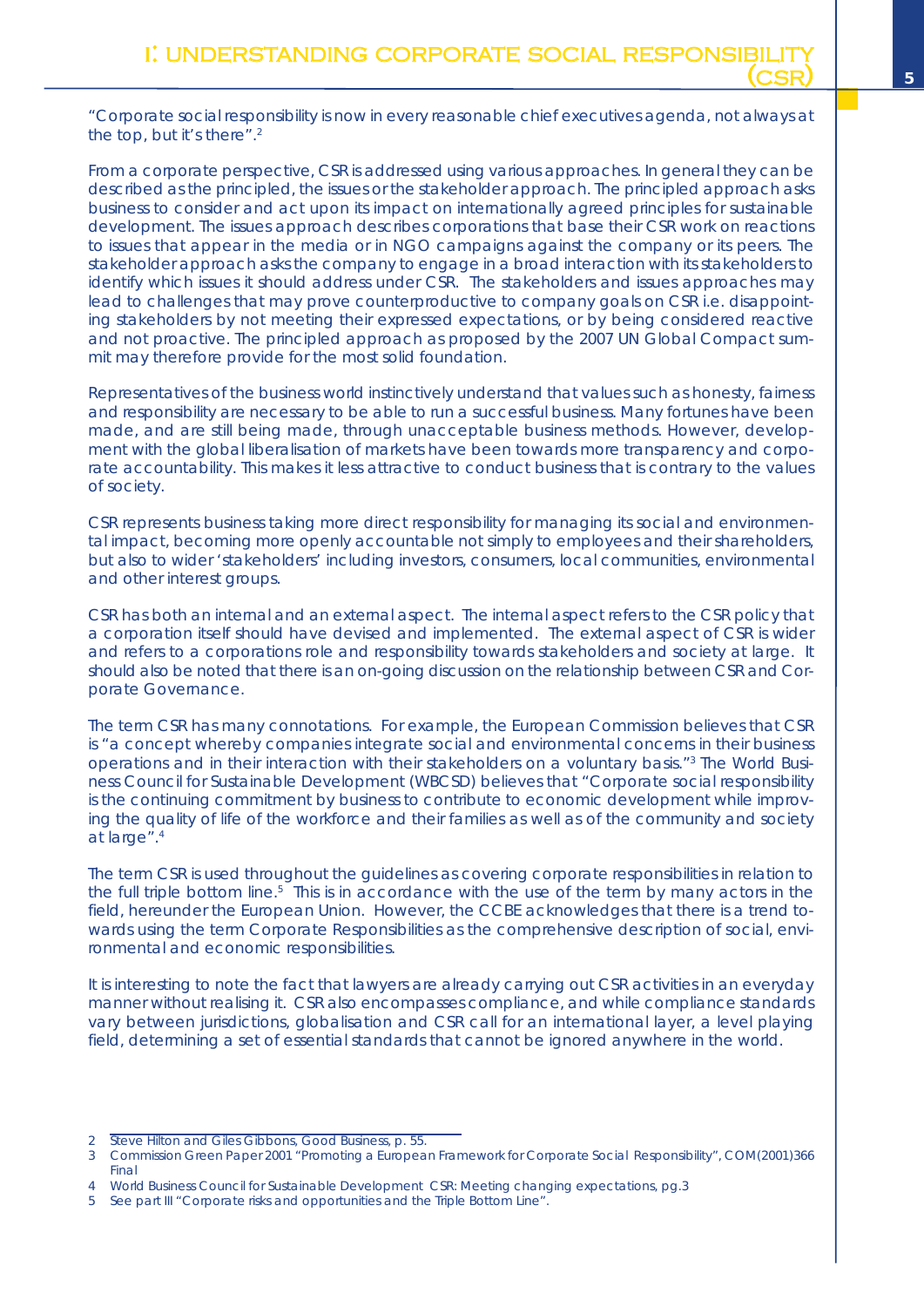<span id="page-7-0"></span>More and more companies adopt and implement rules for social responsibility because they know only too well how the market really works today. It is a matter of risk management, of creating an effective organisation and of creating a good market position.

Current developments can be illustrated under the following three categories:

**(a) International developments:**

At an International level, there have been developments in connection with the UN Convention on Corruption, Global Compact, Equator Principles, the International Criminal Court, UN Principles for responsible investment, to name but a few (more details on these initiatives can be found in the Annexes).

Prof. John Ruggie, appointed in 2005 by the UN Secretary General as Special Representative on the issue of human rights and transnational corporations and other business enterprises (SRSG), published his third report in April 2008. This final report forms an important yardstick with regard to the development of CSR in recent years. During the last three years of his mandate the SRSG has produced two 'interim' reports on human rights in a corporate context. The first report, published in March 2006, contained an outline of the major challenges within the field and the second one, published in March 2007 highlighted a number of inadequacies in the relationship between human rights and business. The April 2008 report proposes a framework around which to structure the debate and the development. In this way, the SRSG can influence further developments by outlining a solid foundation on which to build. The SRSG presents "a conceptual and policy framework to anchor the business and human rights debate and to help guide all relevant actors.

The proposed framework rests on three pillars:

- State duty to protect against human rights abuses by third parties, including business;
- Corporate responsibility to respect human rights;
- Effective access to remedies for victims of human rights abuses.

The three elements of the framework are complementary and mutually reinforcing, providing for the achievement of sustainable progress. The SRSG starts the report by stressing the importance of using a principled approach to address the debate. The Bill of Human Rights is thus the point of departure: The SRSG warns against the application of a limited list of rights, e.g. core labour rights, that corporations should be responsible for. Empirical studies annexed to the report demonstrate that corporations can in fact impact all rights, in all regions of the world and in all sectors. The framework proposed by the SRSG is supported by both NGOs and business associations, such as the International Chamber of Commerce, the International Organisation of Employers, and the Business Leaders Initiative on Human Rights. It is expected that the SRSG will have his mandate prolonged for another two years by the UN Human Rights Council in June 2008. Such resolution must be expected to ask the mandate to make the content of the framework more concrete and operational.

## **(b) European developments:**

At a European level, the EU response to the CSR debate emanated from the European Commission's call to business for help to combat social exclusion in the mid 1990s, coupled with the European Parliament resolution of 1999 calling for a binding code of conduct to govern EU companies' environmental, labour and human rights compliance worldwide, together with the 2000 call of EU Heads of State for businesses to support CSR as part of the Lisbon Agenda. The Commission Green Paper on CSR in the early 2000s put CSR on the agenda for EU institutions, and the setting up of a European Multistakeholder Forum enabled a debate to take place amongst stakeholders. The European Commission also published in March 2006 a Communication on CSR entitled "Implementing the Partnership for Growth and Jobs: Making Europe a pole of excellence on CSR". 6

In this Communication, the Commission announces backing for a European Alliance for CSR.

6 COM(2006)136 final.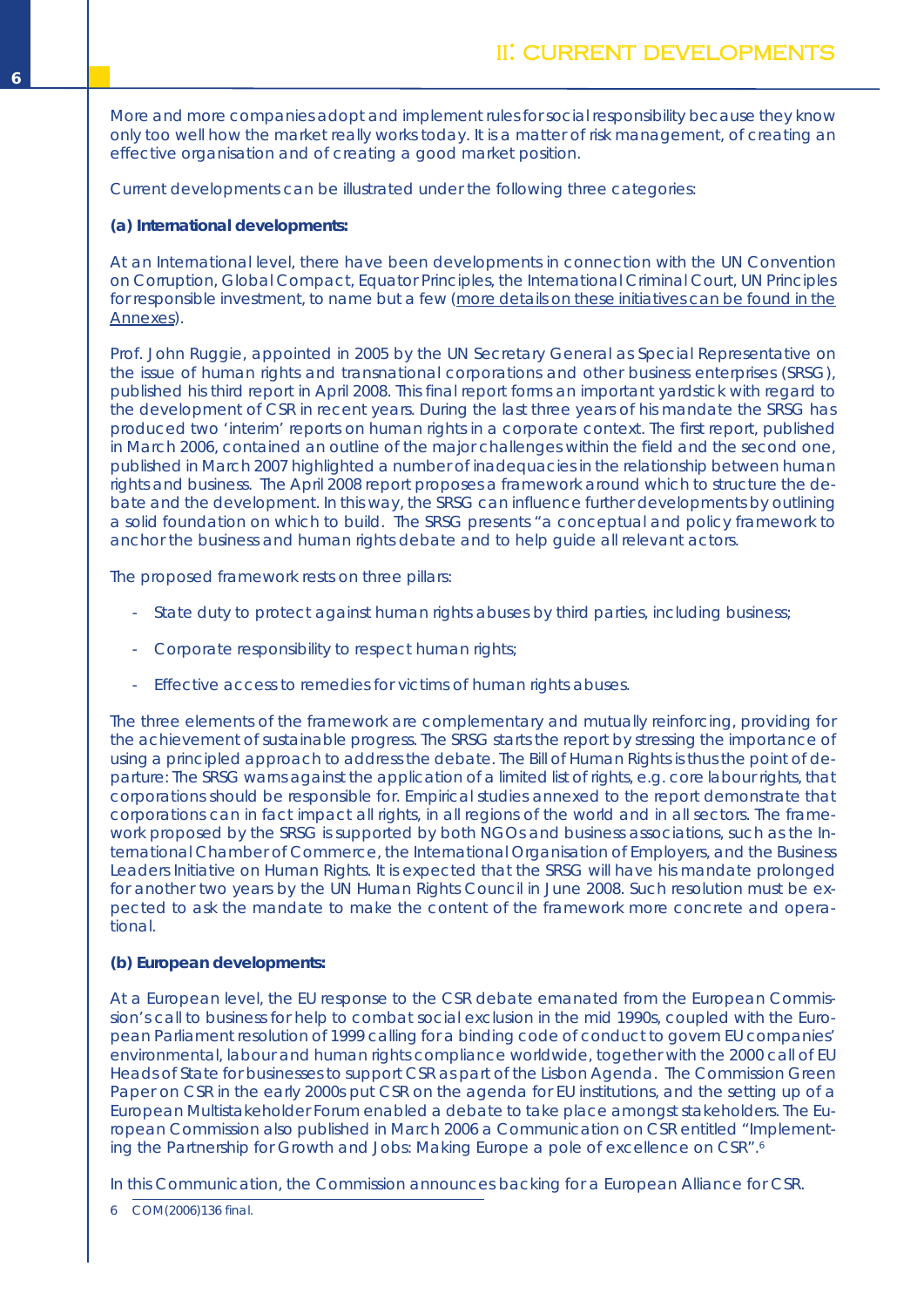This is an open alliance of European enterprises to further promote and encourage CSR. The alliance is a political umbrella for CSR initiatives by large companies, small and medium-sized enterprises, and their stakeholders. It is not a legal instrument to be signed by enterprises, but rather a vehicle for mobilising the resources and capacities of European enterprises and their stakeholders in the interests of sustainable development, economic growth and job creation.

The Communication acknowledges that enterprises are the primary actors in CSR, but also stresses the important contribution of non-business stakeholders. In the text, the Commission states that "it continues to attach utmost importance to dialogue with and between all stakeholders", and recognises that "without the active support and constructive criticism of non-business stakeholders, CSR will not flourish."

The Communication underlines the potential of CSR to contribute to sustainable development and to the European Growth and Jobs Strategy. The Commission suggests that CSR practices, while not a substitute for public policy, can nevertheless contribute to a number of public policy objectives, such as: skills development, more rational use of natural resources, better innovation performance, poverty reduction, and greater respect for human rights.

In its report, the European Parliament underlines that CSR policies should be promoted on their own merits, neither as a substitute for appropriate regulation in relevant fields, nor as a covert approach to introducing such legislation. <sup>7</sup> Agreeing with the Commission of the term, the European Parliament defines CSR as "the voluntary integration of environmental and social considerations into business operations, over and above legal requirements and contractual obligations". The Parliament called on the Commission to encourage dissemination of good practice resulting from voluntary CSR initiatives and that the Commission should also consider establishing a list of criteria for enterprises to respect if they claim to be responsible.

The European Parliament welcomed the Commission Communication's objective to link CSR to the economic, social and environmental aims of the Lisbon Agenda and the trend for larger companies to publish voluntary social and environmental reports in recent years. The Parliament also reminded the Commission to bring forward a proposal on the annual accounts of types of companies which includes requirements for social and environmental reporting alongside financial reporting.

The European Parliament, in its report, also recalls previous consideration given to the appointment of an EU Ombudsman on CSR to undertake independent enquiries on CSR-related issues at the request of companies or any stakeholder group.

It is also noteworthy that EU-based transnational companies with production facilities in third countries have to abide by core ILO standards, social and environmental agreements to achieve worldwide balance between economic growth and environmental standards. The European Parliament wants SMEs to participate in CSR, and suggests that the European Commission targets their participation by jointly working with intermediary bodies, offering specific support for the participation of cooperative/social economy businesses through their specialist associations.

The European Parliament recommends that future CSR research goes beyond the simple "business case" for CSR, to focus on the link between competitiveness and sustainable development, at the macro level (the EU and Member States), the meso level (industry sectors and supply chains) and the micro level (SMEs), and the interrelationship between them, as well as the impact of current CSR initiatives and possible violations of CSR principles.

## **(c) National developments:**

In addition to events taking place at an International and European level, it is evident that governments at a national level are ranking CSR as a major issue. National governments have become aware of the growth in CSR, and governments in addition to the public are increasingly highlighting and imposing CSR standards.

7 http: / /www.europarl.europa.eu/ sides /getDoc.do?pubRef=- / /EP/ [/NONSGML+REPORT+A6-2006-](http://www.europarl.europa.eu/sides/getDoc.do?pubRef=-//EP//NONSGML+REPORT+A6-2006-0471+0+DOC+PDF+V0//EN) [0471+0+DOC+PDF+V0//EN](http://www.europarl.europa.eu/sides/getDoc.do?pubRef=-//EP//NONSGML+REPORT+A6-2006-0471+0+DOC+PDF+V0//EN)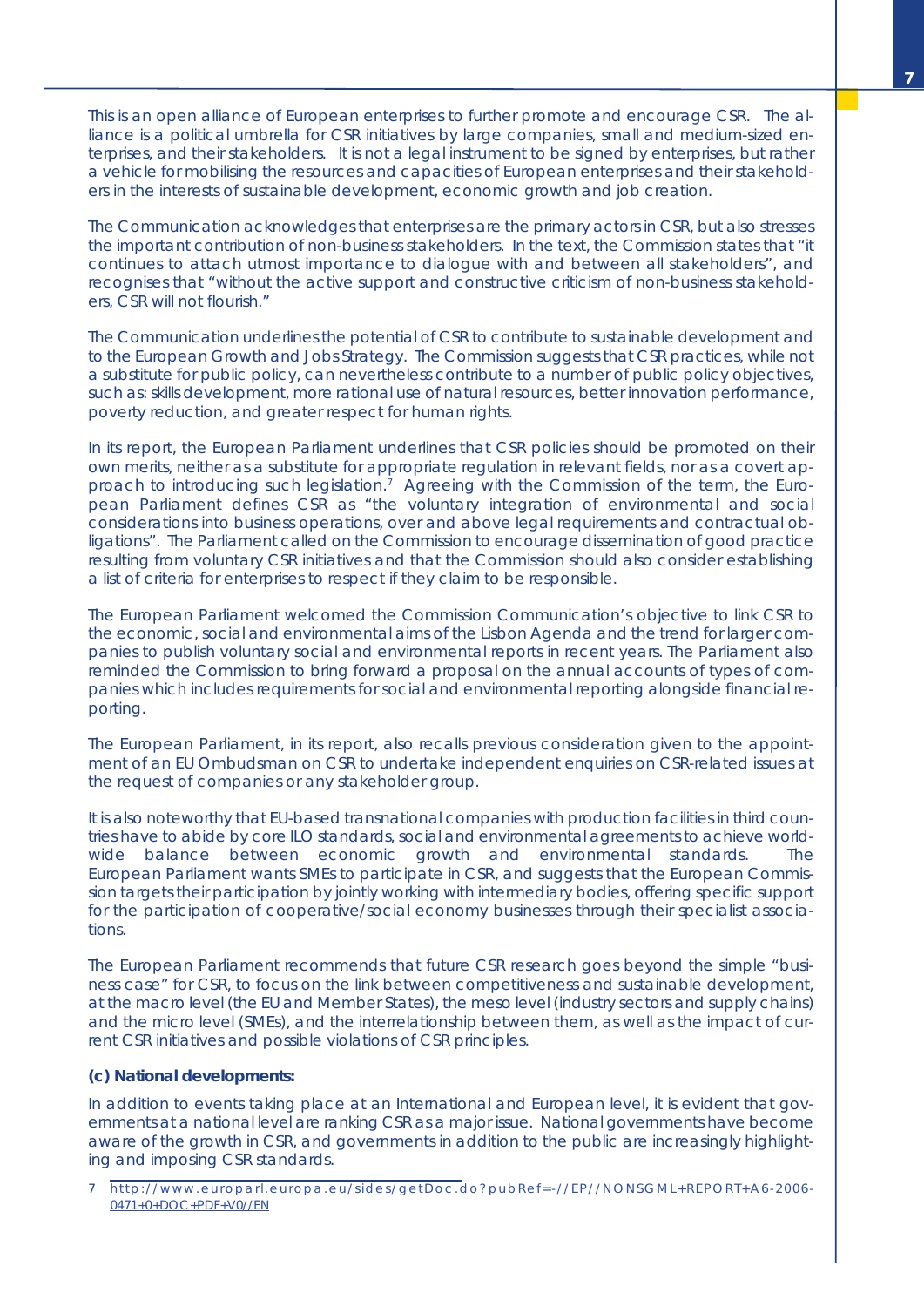As an example, some legislation in European countries requires listed companies to prepare a detailed and certified report on CSR as part of the annual report, as in France, the UK and the Netherlands.

#### **Germany**

In Germany the debate on Corporate Responsibility was focused first on environmental protection. The concept of CSR, coming from an anglo-saxon background, reached Germany only in the 1990s and has only recently become a widely discussed issue at a governmental and society level. At a governmental level, the Federal Ministry for Employment and Social Affairs has been nominated as the centre of competence for all CSR issues. The Federal Government plans to develop a transparent CSR-concept and to implement a multi-stakeholder-forum. The Federal Ministries for Environment and for Economic Cooperation and Development launched guidelines and initiatives, such as

- Corporate Social Responsibility an orientation from an environmental perspective (2006), Sustainable Development in Enterprises, Management Tools for the Implementation of Corporate Social Responsibility and Corporate Sustainability (2007),
- Round table for a Code of Conduct for German enterprises doing business in developing countries, in particular, regarding standards for local suppliers.

The Federal Government took decisions with regard to the following measures:

- Indication of the regions of origin of consumer products (e.g. with regard to production conditions);
- Introduction of additional publication obligations for enterprises with regard to their compliance with environmental and social standards; and
- Introduction of the obligation that suppliers of German enterprises comply with environmental and social standards.

Large Corporations have also to report in their annual report on non-financial indicators in so far as they have an impact on the success of the entreprise.

The Council for Sustainable Development, which is considered to be the most important advisor to the government with regard to CSR, presented in September 2006 the report "Corporate Responsibility in a Globalised World – a German Profile of Corporate Social Responsibility", followed by a multi-stakeholder conference in September 2007.

The representative organisations of the German industry created a joint platform [\(www.csrger](www.csrgermany.de)[many.de\)](www.csrgermany.de) in order to enhance the exchange of information between corporations and stakeholders. The German Industry Associations participate in the European Alliance for CSR and in "open coalitions of cooperation" and "laboratory meetings" formed under the umbrella of this alliance.

#### **Denmark**

The understanding of CSR in Denmark has evolved from emphasising the promotion of 'the inclusive labour market' to the current emphasis on an "international approach to CSR" and "strategic CSR" which are key concepts in the Government Strategy to Promote Corporate Social Responsibility as launched in May 2008.<sup>8</sup>

According to the strategy, the Danish Government abandons the previous strong focus on the inclusive labour market. According to the Government, corporations obtained the best conditions

<sup>8</sup> The Danish Government (May 2008): Handlingsplan til fremme af virksomhedernes samfundsansvar. Available at <www.oem.dk> in Danish. The Ministry of Economic and Business Affairs will translate it into English – available at the same website: <www.oem.dk>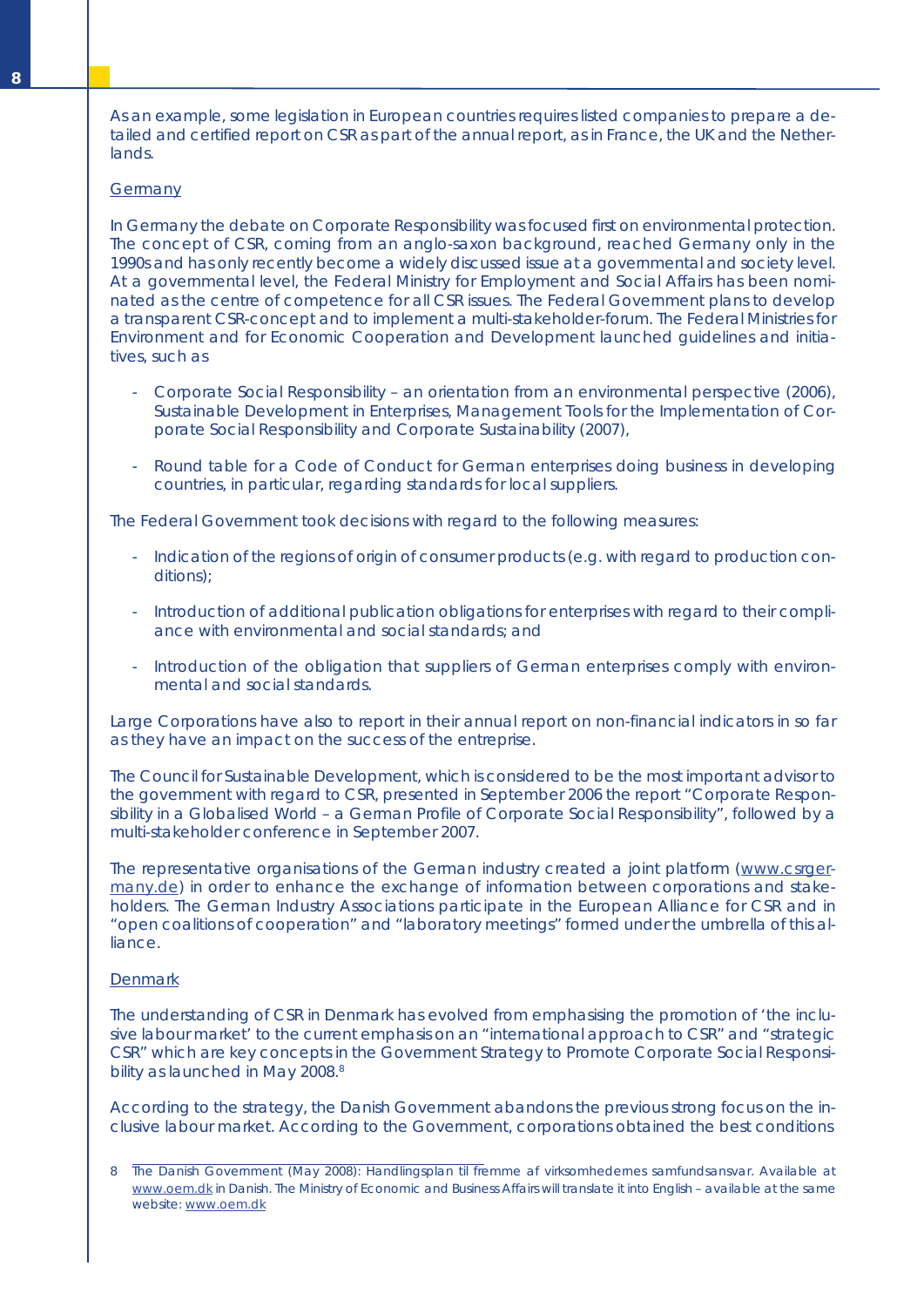for attracting and retaining a diverse workforce<sup>9</sup> through the inclusive labour market focus. For 15 years the inclusive labour market was promoted initiating a wide range of initiatives such as promoting a system of mentors for new employees from disadvantaged groups and state subsidies to the wages of persons with disabilities, persons with reduced work capacity and minorities.

With the strategy the Danish Government adopts 'the international approach to CSR'. The Government stresses that CSR shall be approached using the framework provided by the UNGC, appreciating also the UNGC proposed 'principle-based approach'. <sup>10</sup> The Government explicitly refers to the application of internationally recognised conventions as the basis for CSR:

"To make Denmark known for responsible economic growth it is necessary that the work of Danish corporations on Corporate Social Responsibility takes its point of departure in a framework which is internationally known and recognised. Even though it might seem appealing for the Danish Government to develop Danish principles or certification schemes for CSR these would inevitably stem from a particular Danish context. A Danish framework for CSR without connection to internationally recognised principles would thus not to the same degree contribute to the competitiveness of the corporations in the global markets (…)". 11

Under four headings the strategy outlines 30 action points ranging from legal requirements to account for CSR in their annual reports for the 1,000 largest corporations, institutional investors, investor associations, and state owned corporations; over ensuring the systematic incorporation of CSR considerations in future state procurement based on the conventions forming the basis of the UN Global Compact; to establishing advisory services for corporations through Danish representations abroad.

<sup>9</sup> Ibid. 10 Confer the UNGC Geneva Declaration, 2007, paragraph 10:

[http://www.unglobalcompact.org/docs/summit2007/GENEVA\\_DECLARATION.pdf](http://www.unglobalcompact.org/docs/summit2007/GENEVA_DECLARATION.pdf)

<sup>11</sup> Translation provided for by the author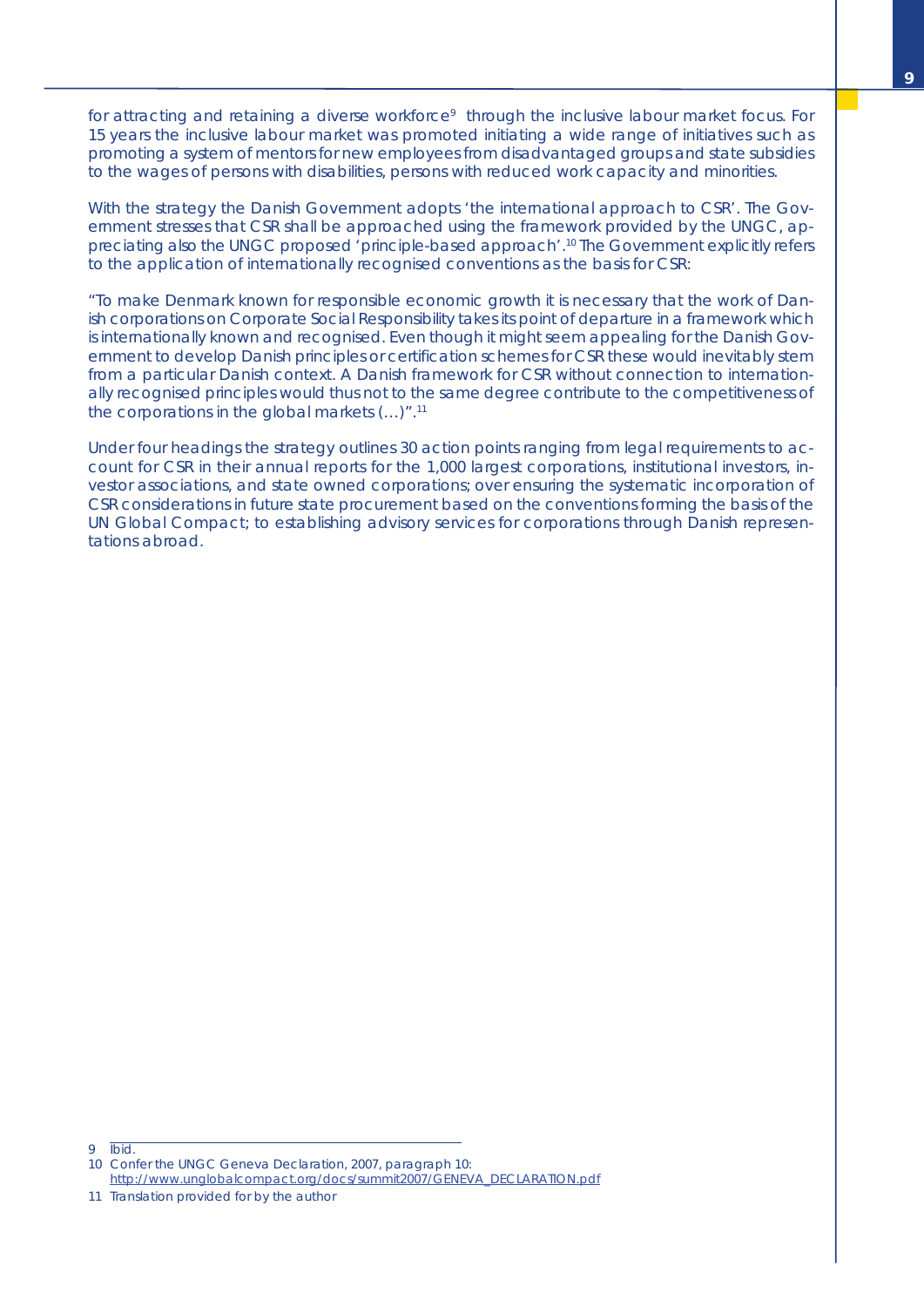## <span id="page-11-0"></span>**(a) Corporate Risks and Opportunities**

*"The 21st century company will be different. Many of the world's best-known companies are already redefining traditional perception of the will of the corporation. They are recognising that every customer is part of the community, and that social responsibility is not an optional activity".* 12

Companies are growing more and more aware of the need to consider CSR issues and to take account of CSR in their decision-making process. There are many risks and opportunities for companies in addressing or failing to address CSR.

Some of the risks are as follows:

- Increased civil and criminal litigation against companies and management;<sup>13</sup>
- Loss of top talents;
- Loss of investors;
- Increased cost of capital;
- Decline in stock value;
- Loss of customers and business partners;
- Loss of public contracts and public procurement procedures e.g. World Bank, European Union, European Bank for Reconstruction and Development;
- Loss of business partners;
- Exposure to naming and shaming campaigns and blacklisting campaigns; and
- Loss of brand value.

On the other hand, the opportunities can be summarised as follows:

- Enhanced corporate image and added brand value;
- Attract and retain top talents;
- Enhancing job satisfaction, loyalty and identification;
- Access to quality business partners;
- Obtaining the status of a "preferred partner";
- Customer satisfaction and loyalty;
- Improving risk management;
- Lower insurance fees;
- Favourable access to capital markets;
- Attracting Socially Responsible Investment (SRI), which is mushrooming;<sup>14</sup>

- Contribution to the development of stable global markets

<sup>12</sup> Tony Blair, Former UK Prime Minister.

<sup>13</sup> Business and Human Rights, A Progress Report, p.18, Office of the UN High Commissioner for Human Rights, January 2000

<sup>14</sup> See for example survey by UK Social Investment Forum/Just Pensions that SRI investments in UK are up from £22.7bn in 1997 to £224.5BN in 2001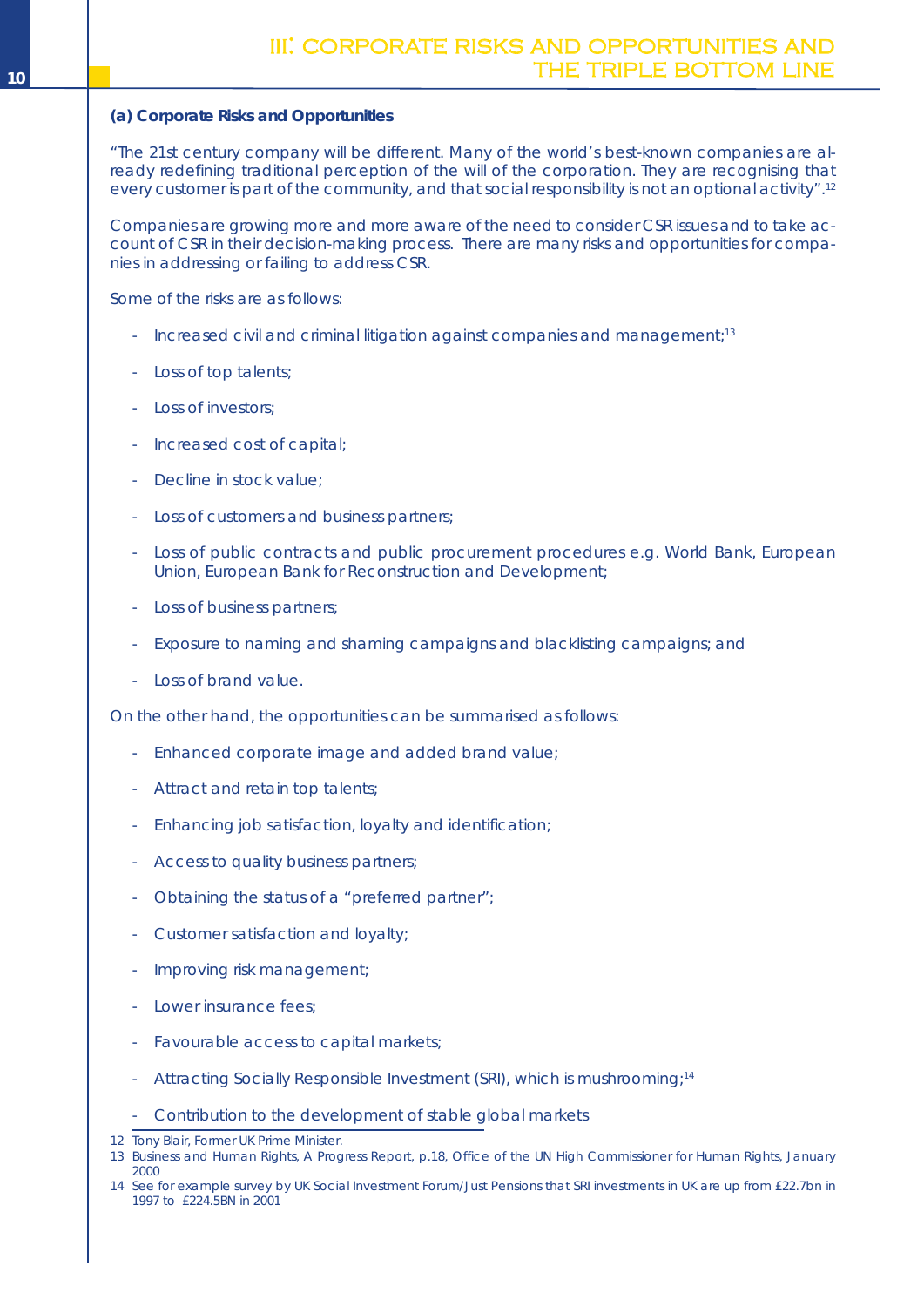- Establishing a good footing with public authorities and the general public;
- Creating a basic reference point and language for partnerships; and
- Public relations opportunities.

In addition to the risks and opportunities, a number of factors should be mentioned in order to highlight issues that companies should be aware of:

## *(1) Sphere of influence and complicity*

The extent to which a company or its directors may assume liability for own acts or for complicity in government or third person activities needs to be clearly defined. The questions are being deliberated under the terms 'sphere of influence' and 'complicity' respectively.

The 'sphere of influence', describes the relationship of a company to its workers, consumers, members of a local community, business partners and other stakeholders that may be influenced by company actions or omissions. A company has the power to influence its stakeholders to a certain degree. The degree of a company's influence varies according to the size of the company, the type of partnership, operation, issues at hand etc. In some situations, companies will have a substantial degree of influence over certain partners and can use this influence to promote important issues, such as the upholding of human rights. In other situations, the company is too small and distant to influence the stakeholders.

However, 'sphere of influence' is not a legal concept. The corporate responsibility to respect human rights is not a fixed sphere nor is it based on influence. <sup>15</sup> But it is useful in encouraging companies to 'do no harm' to those who are closest. A more descriptive and legally viable concept is 'proximity' which could lead to 'complicity' in human rights violations.

In order to avoid entering the zone of legal risk of being accused of complicity, a prudent company should carefully assess any relationship which may result in contributing to the commission of violation of human rights committed by someone else, the perpetrator. Such contribution could be expressed in many ways such as to facilitate, enable or exacerbate the commission of a crime or to assist, encourage or lend moral support to the perpetration of such crime, including silent presence coupled with authority.

It does not matter what the nature of a company's conduct is, if it contributes to a violation. It could be supplying goods, buying or selling materials, hiring security forces, providing infrastructure or tools, financing, providing information or advice.

Whether the principal perpetrator has not been legally tried or convicted is irrelevant, and this does not affect the responsibility of the accomplice.

Principles of tort in common law countries and the law on non-contractual obligations in civil law jurisdictions, including national and international criminal law, may be applicable.

## *(2) Parent liability for subsidiaries*

It is acknowledged that the corporate environment has changed under the liberalisation of markets and global transparency. One aspect of the changing environment is the challenge faced by the courts in regard to the liability of parent companies for the acts and omissions of their subsidiaries.

A route to bringing a claim against a parent company is to sue it jointly with the subsidiary company to establish that both of them share responsibility for the harm caused. It will allow plaintiffs to avoid the problems of piercing the corporate veil because it does not involve holding the parent liable for the acts of its subsidiary but rather for its own acts or omissions.

If the parent company had the requisite level of knowledge and its conduct has caused harm – the parent company can be held jointly liable for the subsidiary's violation.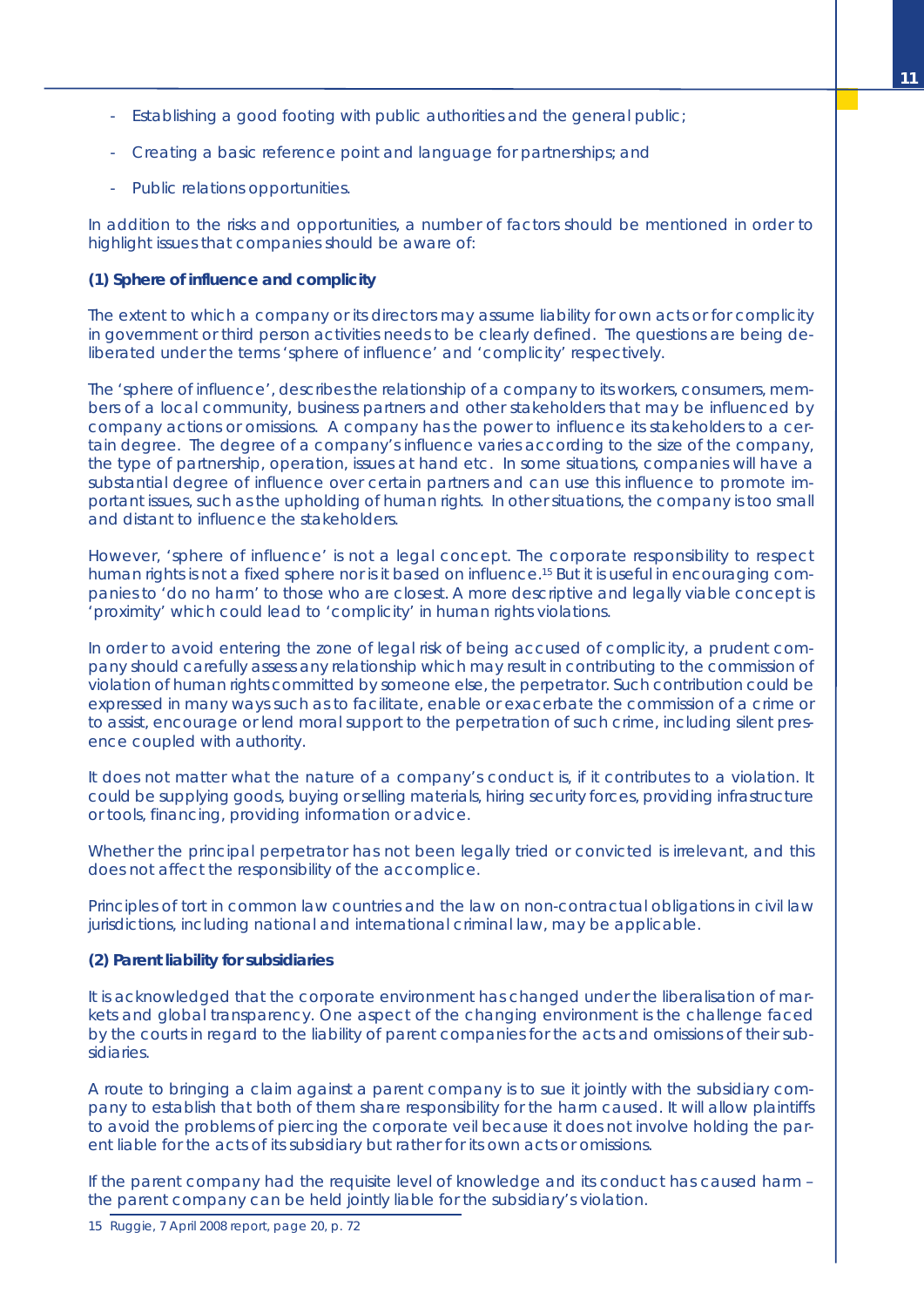### *(3) Directors liability*

A company should be aware that violations of laws and regulations can lead to directors being held personally liable for wrongful acts on the part of their company and employees. Such liability can be in the form of civil or criminal liability. Although there are different rules in different jurisdictions, the notion is emerging that neglect of CSR obligations may lead to directors' liability.

CSR is also being discussed more and more within the context of Corporate Governance (CG). *CG and CSR are based on common principles*:

A paper by the European Confederation of Directors' Associations (ecoDA) titled "CSR: What's in for directors?" provides as follows:

"… there are different reasons to encourage directors to deal with CSR:

- Since the board has to pay attention to ethics and since CSR provides the organisationwide effects of decisions, the board has to deal with CSR.
- CSR can help directors to comply with their duty of care.
- Taking corporate social responsibility into account enables the company to reduce risks."

The same paper provides examples of duties in a number of different European countries:

In the United Kingdom, the 2006 Companies Act, published in November 2006, includes measures that provide greater clarity on directors' duties, including making clear that the directors have to act in the interests of shareholders, and in doing so have to pay regard to the longer term, by having regard to the interests of employees, suppliers, consumers and the environment.

In Spain the board of directors "will ensure that the company abides by the laws and regulations in its relations with stakeholders; fulfils its obligations and contracts in good faith; respects the customs and good practices of the sectors and territories where it does business; and upholds any additional social responsibility principles it has subscribed to voluntarily".

## **(b) The Triple Bottom Line**

#### *1. Content of CSR provisions (PPP)*

In order to understand the scope of CSR, it is necessary to understand the triple bottom line.

Sustainable development for business is made operational by the triple bottom line, popularly described by the three Ps; People, Planet, Profit. In short companies seek to find sustainable solutions for their relationship with human beings (hereunder in the relationship with employees, suppliers, customers, local communities and other stakeholders), the external environment (including biodiversity and animal welfare) and the economy (including the economy of the community).

#### *2. Accountability/Supervising standards*

The following boxes present indicative lists of areas under the triple bottom line reflecting present developments. The areas mentioned are not intended to be exhaustive, but merely to give an overview of current developments.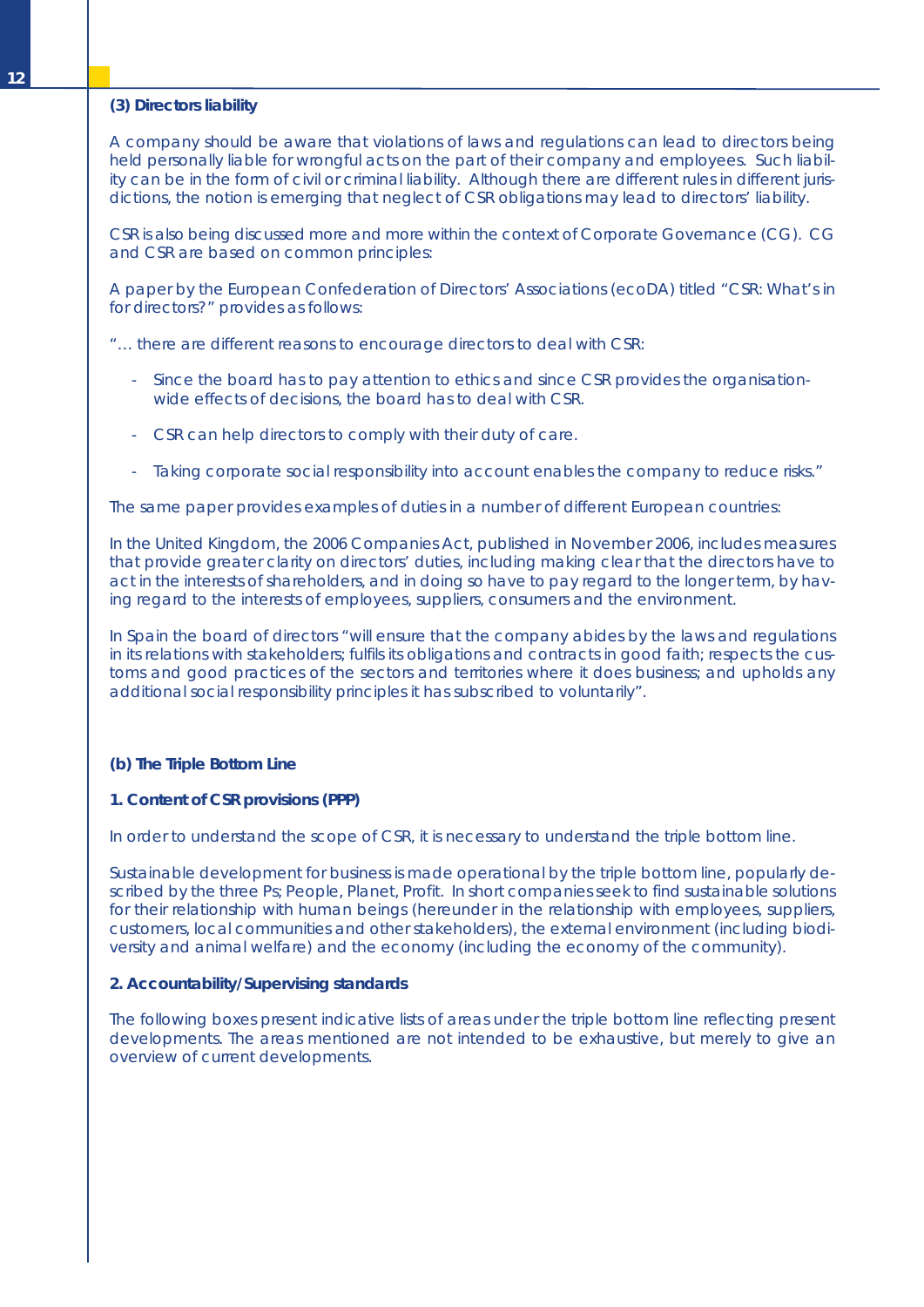### **Social Responsibility (People)**

- Labour rights: Slave, forced or compulsory labour; child labour; freedom of association/collective bargaining; non-discrimination/equal opportunities; rest, leisure and holidays; minimum wages; health and safety;
- Right to work: Protection against unjustified dismissals and technical/vocational guidance and training;
- Right to life;
- Development rights: Right to education; to health; to adequate food and fair distribution of food; to clothing; to housing; to social security; to enjoy technological development;
- Right to hold opinions & freedom of expression, thought, conscience and religion;
- Right to a family life:
- Right to privacy, e.g. surveillance, personal information, drug testing;
- Minority rights to culture, religious practise & language and cultural rights (indigenous peoples);
- Right to peaceful assembly;
- Right to take part in political life;
- Informed consent to medical / biological trials: and
- Moral & material interests from inventions.

#### **Environmental Responsibility (Planet)**

- **•** UN Convention on Bio-Diversity: in-situ and ex-situ conservation, impact on diversity, use of genetic material, technology transfer;
- The Precautionary Principle (if in doubt about negative environmental impact of a given action – abstain);
- Use and handling of GMOs (Genetically Modified Organisms);
- Air emissions and impact on global warming (greenhouse gases);
- Impact on the ozone layer (Montreal Protocol Annexes);
- Prohibition of use of certain materials and substances, hereunder safe handling/transport of dangerous substances;
- Distance to residential neighbourhoods for production sites;
- Soil, ground water and surface water contamination;
- Treatment and reduction of waste water;
- Water consumption and leakage;
- 'Eco-efficiency', consumption of raw materials, and consumption of energy;
- Export of waste and re-use of material;
- Subsidising of environmental projects (e. g. protection of the rainforest etc.); and
- Animal welfare.

## **Economic Responsibility (Profit)**

- **•** Financial profit, economic growth and asset creation;
- Business ethics, corruption and bribery, conflict of interest;
- Direct and indirect economic impact on communities through spending power (suppliers, consumers, investors, tax payments and investments), and geographic economic impact;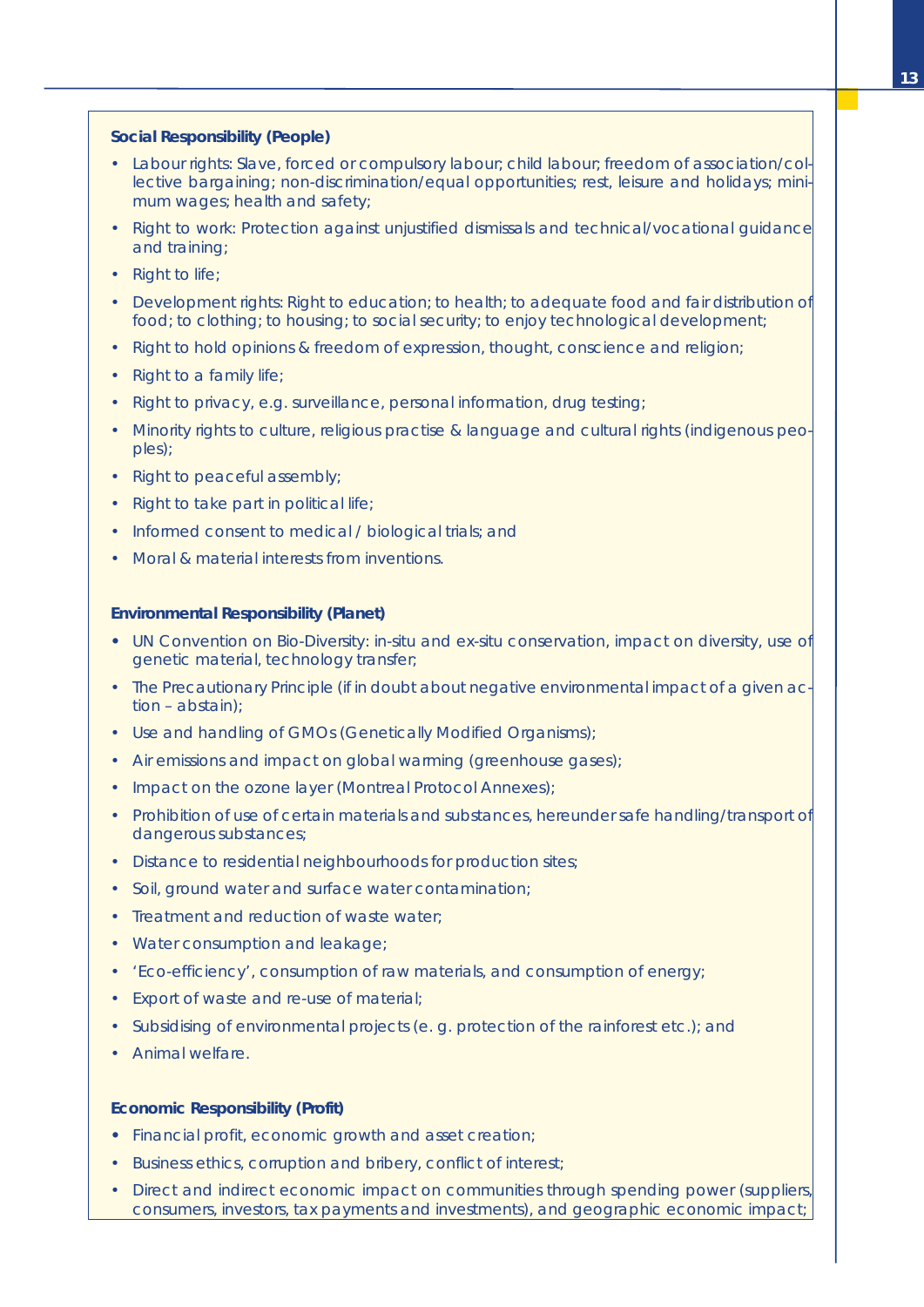- Economic impact through business process: outsourcing, knowledge, innovation, social investments in employees and consumers;
- Monetary support for political parties, lobbying, and other 'political' activities;
- External economic impact from pollution, internalisation of externalities, value of consuming products;
- Stock exchange behaviour, including insider trading;
- Economic regulation, tax incentives, redistribution;
- State contracts and State Subsidies;
- Intellectual property rights, hereunder patents, pricing and the impact on economic and societal development potential;
- Anti-trust & competition, including market impact and 'alliances';
- Board and executive remuneration and role of accountants;
- Donations; and
- Taxes, including 'transfer pricing'.

In practice, it is not possible to describe each bottom line quite as simply as illustrated. Grey zones exist between the lines. For example, corruption and bribery will belong to the 'economic' bottom line as having an immediate impact on the economy of the community, notwithstanding that the practice has human rights implications as well in the form of discrimination and non-equal access to law. <sup>16</sup> The 'environmental' bottom line describes the impact on the external environment, notwithstanding that the environment has great impact on the right to health of people. Consequently, most reporting strives towards a holistic approach embracing all three bottom lines in one report. The figure below mentions some of the many existing instruments in relation to the three bottom lines.

| Social responsibility                                                                                       | Environmental                                             | Economic responsibility                     |
|-------------------------------------------------------------------------------------------------------------|-----------------------------------------------------------|---------------------------------------------|
|                                                                                                             | responsibility                                            |                                             |
| ISO 18000 (and upcoming ISO<br>26000 guidelines)                                                            | ISO 14000 series                                          | IAS (International Accounting<br>Standards) |
| <b>Amnesty International Human</b><br><b>Rights guidelines for Business</b>                                 | E-MAS                                                     | ISO 9000 series                             |
| <b>ICC</b> guidelines                                                                                       | Life Cycle Assessments                                    |                                             |
| <b>ETI Base Code</b>                                                                                        | Business in the Environment's<br>Index                    |                                             |
| ILO declaration on fundamen-<br>tal principles concerning<br>multinational enterprises and<br>social policy | <b>Environmental Technology</b><br>Partnership Initiative |                                             |
| <b>Caux Principles</b>                                                                                      | <b>ICC</b> guidelines                                     |                                             |
| Sigma                                                                                                       |                                                           |                                             |
| <b>Global Sullivan Principles</b>                                                                           |                                                           |                                             |

16 A few human rights are not of immediate concern for business and should remain the overriding obligation of the state structure. These rights are found in the International Covenant on Civil and Political Rights (ICCPR): Art 9 – 10: the right to freedom and personal safety (arrest and detention), Art 11: prohibition against imprisonment for non-fulfilment of a contractual obligation, Art 12: the right to liberty of movement and freedom to choose residence, Art 13: the right to seek asylum, Art 14 – 15: the right to a fair trial and prohibition against retroactive punishment, Art 16: the right to recognition as a person before the law, Art 20: prohibition against inciting war and against hate speech, and Art 26: equality before the law. However, business should be conversant in relation to all the rights as the State's performance in these areas may have an impact on business opportunities and certainly has an impact on possible complicity in Human Rights violations and on the public's perception of the legitimacy of the company to conduct business in a certain territory. In a few incidences the company may even be directly involved when selling goods and providing services to the violating government or, with the pace of privatisation, taking over the government function as such.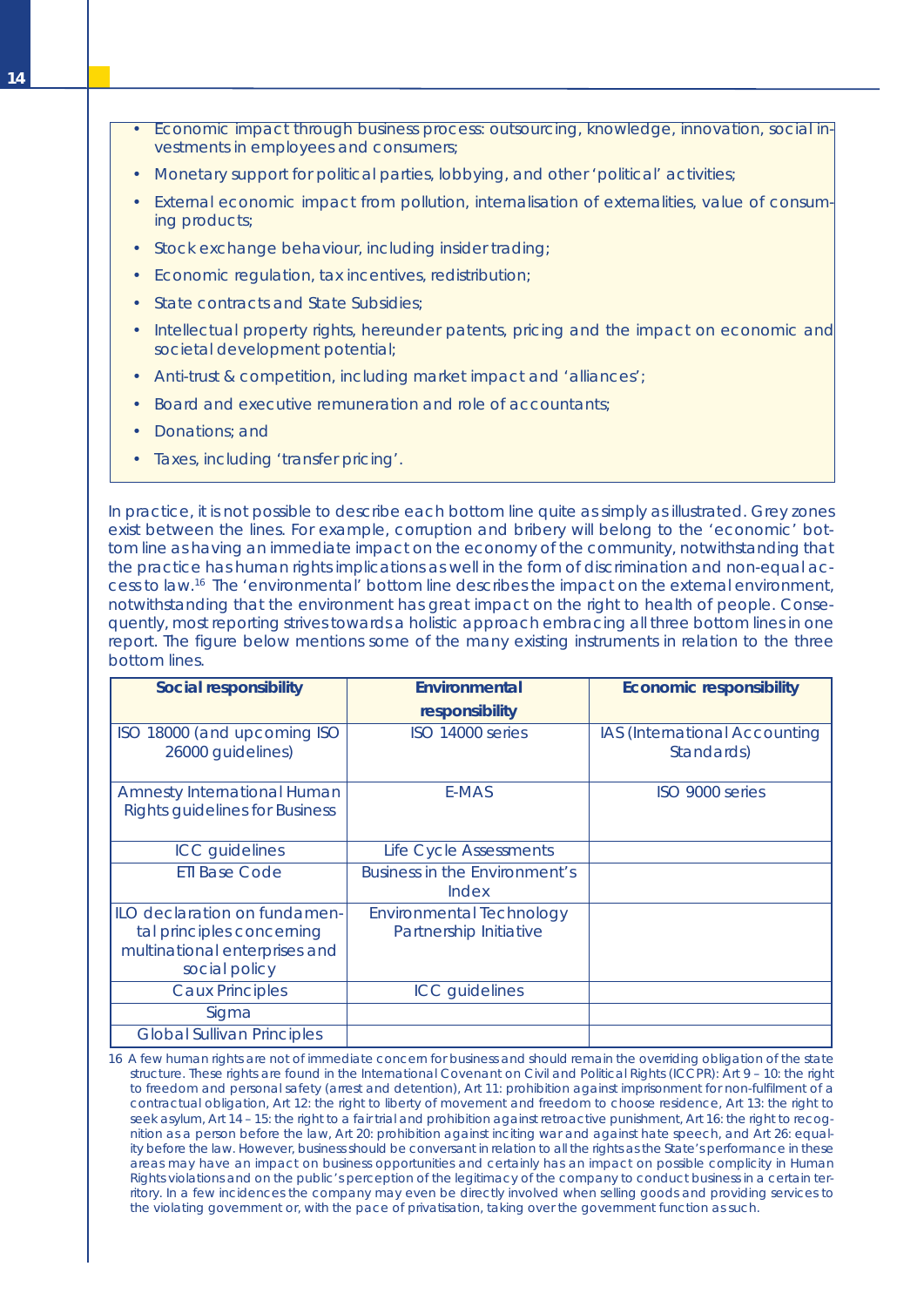| <b>UN Global Compact</b>                           |
|----------------------------------------------------|
| <b>Global Reporting Initiative (for reporting)</b> |
| <b>Balanced Business Scorecard</b>                 |
| <b>Compliance Programmes</b>                       |
| Dow Jones Sustainability Index                     |
| FTSE4good Index                                    |
| <b>EFOM Business Excellence model</b>              |
| <b>London Benchmarking Group</b>                   |
| <b>OECD Governance Principles</b>                  |
| OECD principles on multinational entreprises       |

Finally, as a prerequisite, every company is expected to comply with international, regional, national and local laws and regulations directly applicable to the corporation.

Compliance to such regulation will in most societies fulfil several of the areas mentioned in the boxes above, but in many cases a company may not be able to prove CSR only by demonstrating legal compliance.<sup>17</sup> Beyond this compliance, there is another area that we might describe as Corporate Social Opportunity, which is motivated by competitive advantages i.e. economic incentives. 18

<sup>17</sup> In 2001, in order to encourage sustainable behavior by firms, France passed Article 116 of the Loi sur les Nouvelles Régulations Economiques (NRE). France became the first country to mandate "triple bottom line" (financial, environmental and social) reporting for firms. All French corporations listed on the Paris Stock Exchange are required to report on the sustainability of their social and environmental performance. There are also similar developments taking place in a number of other countries.

<sup>18</sup> See Corporate Risks and Opportunities under III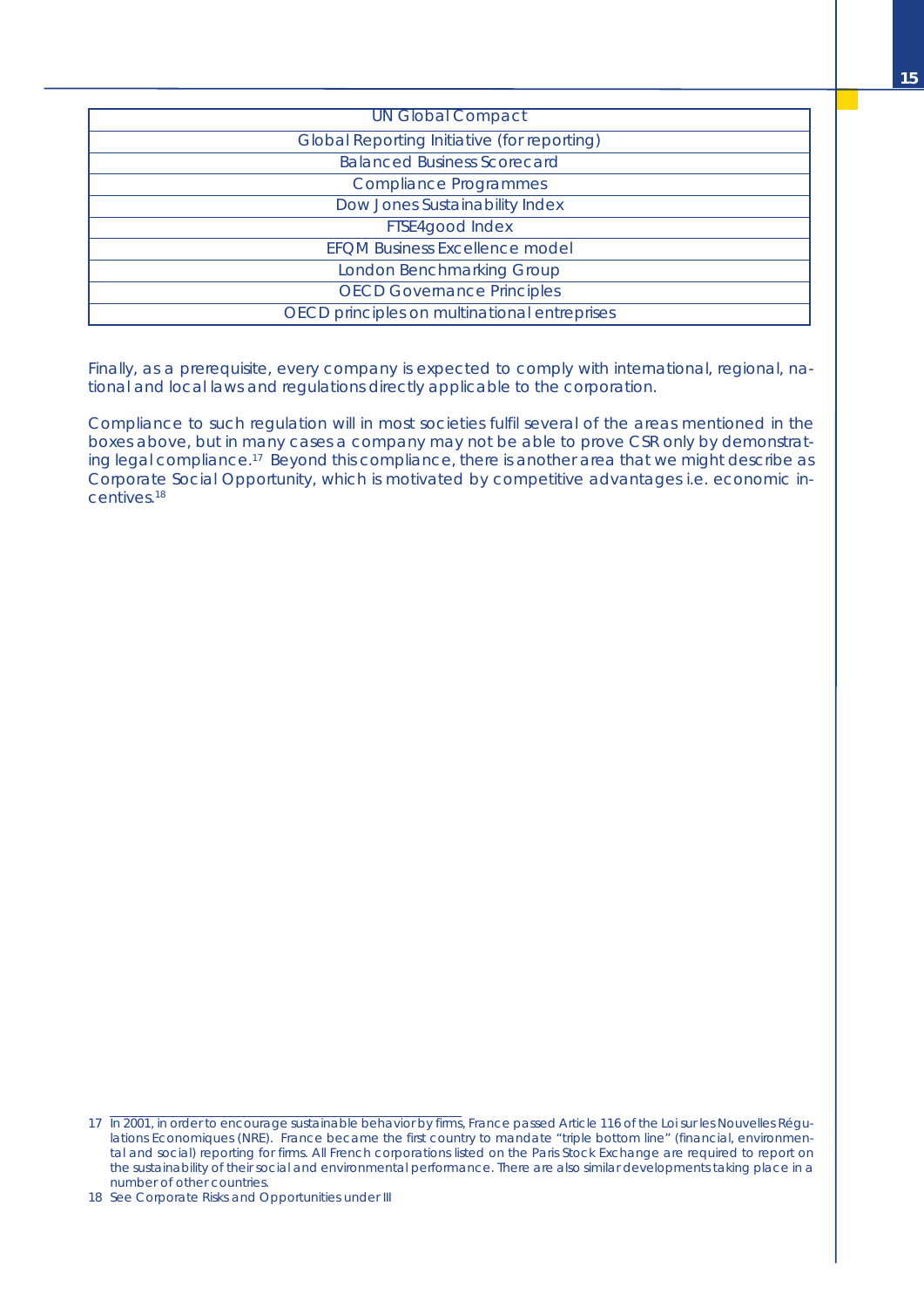<span id="page-17-0"></span>CSR may affect lawyers in three ways: (1) lawyers can be requested by clients as suppliers of services to submit themselves to the client's CSR policy, (2) lawyers can be requested by their clients to advise on CSR policies and compliance schemes, and (3) lawyers may have to assist in audits in order to verify compliance.

#### **(a) CSR and lawyers as suppliers of services**

The task of advising on CSR issues has not always been seen as falling to the legal profession. This has resulted in CSR being an under-developed area for lawyers. However, as companies increase their commitment to CSR, they will start to demand from their legal advisers that they are conversant with the area and able to provide advice.

In order to assess the growing involvement of the legal profession in the area of CSR, the CCBE Working Group on CSR sent a questionnaire in April 2007 to CCBE member Bars and Law Societies on the issue of CSR. The questionnaire had two parts – one part for Bars and Law Societies, and one part for law firms. The questionnaire arose due to the CCBE Working Group observing an increasing need for the legal profession to be involved with the issue of CSR, and the increased impact of CSR on the legal profession. It was felt that a questionnaire would provide a useful overview of how CCBE member Bars viewed CSR and whether CCBE member Bars and Law Societies believe that CSR will be an issue in the future.

All Bars and Law Societies that responded to the questionnaire indicated that they are very interested in knowing more about the relevance of CSR to the legal profession, and a number of Bars indicated that they could foresee CSR being an issue in the future for their Bar. All Bars indicated that they regard CSR as being important for the reputation of the profession. It is clear from the responses that Bars and Law Societies foresee CSR as a growing area for the legal profession.

An important aspect to consider is the fact that companies involved in CSR impose CSR requirements on suppliers, and as law firms are also considered suppliers of services they are being asked to comply with the clients code of conduct. This raises a number of questions, in particular as law firms may be asked by numerous clients to sign their code of conduct. By way of signature the compliance with the clients code of conduct becomes part of the contractual relationship with binding effect and enforceability. Therefore law firms increasingly start to develop their own code of conduct.

The following case-study illustrates how a company might be reluctant to take advice from a lawyer if the lawyer is not familiar with CSR policies and CSR implementation.

In 1998, 42 pharmaceutical companies filed a lawsuit against the government of South Africa and Nelson Mandela as President. The industry was concerned about a new law that seemingly would enable the South African government arbitrarily to authorise generic drugs thus undermining corporate patents. Following various delays and interested parties' interventions the trial was to be heard in Spring 2001. Interestingly the majority of arguments by both parties to the case were explicitly based on the parts of the South African constitution that reflect international human rights. The lawsuit was initiated by local lawyers and in some instances corporate headoffices were not even aware of the lawsuit.

The case displays an excellent example of what happens if legal advisors to corporations are not aware of the possible implications on Corporate Social Responsibilities of their acts.

The lawsuit was used in a well-coordinated international manner by the powerful NGOs, Oxfam International and Médecin Sans Frontières to expose the entire industry starting February 2001. The campaign that was soon supported by NGOs worldwide primarily addressed affordability of drugs in the economic developing world.

Arguments for the plaintiffs included the rule of law, right to property, equality rights, freedom of expression and opinion, lack of participation in the parliamentary process, the right to participate in material gain of one's inventions (patents) the right to equality for the defendants (not that of the pharmaceutical companies, but that of HIV/AIDS patients), right to human dignity, right to life, right to health, the right to food, the right to water and social security, rights of children and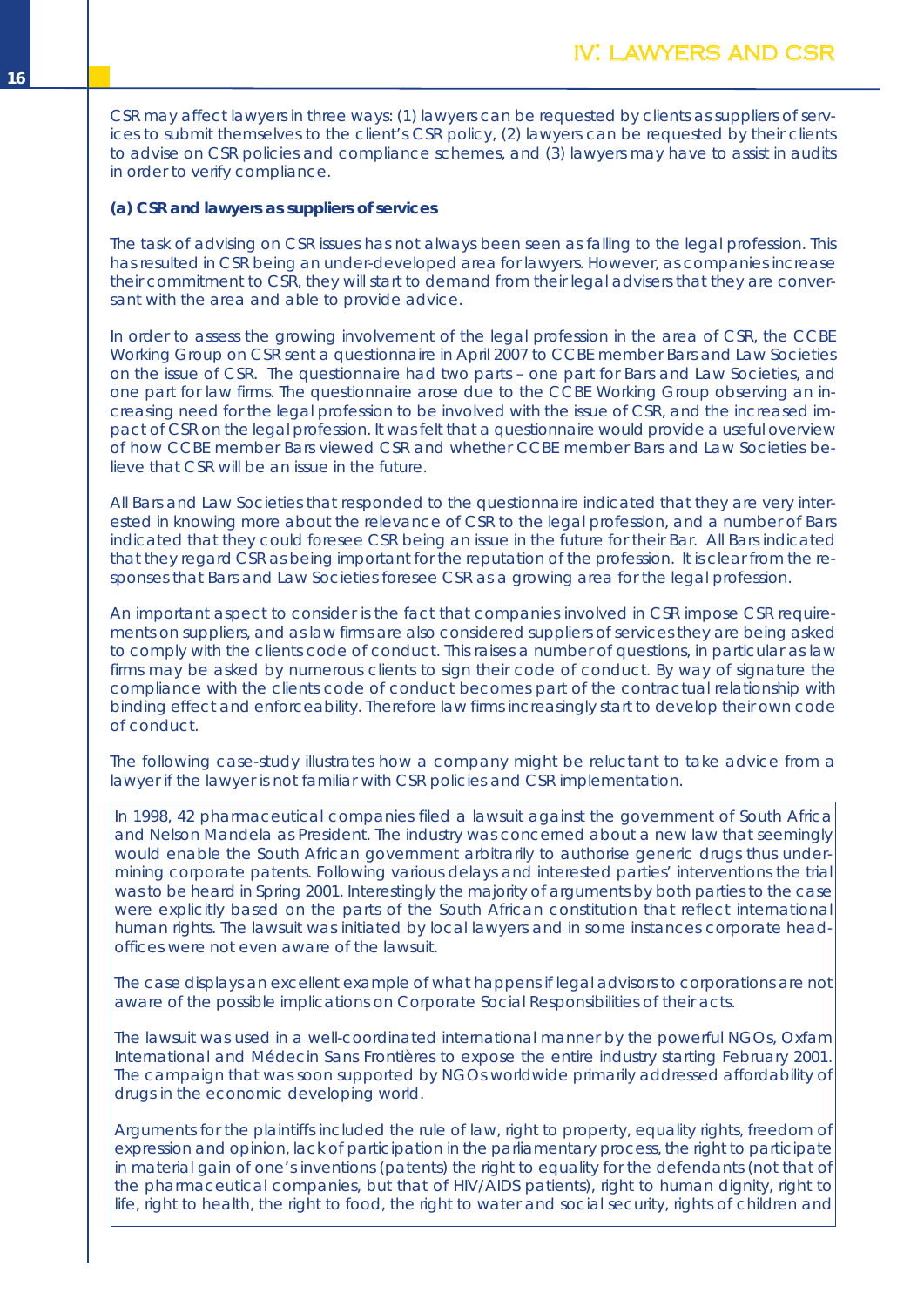## women's rights.

The attorneys representing the industry would have saved their clients considerable resources and loss of reputation had the CSR implications of the law suit been expected, and the lawsuit would probably never have been filed, at least not without an appropriate issue management plan. The industry appeared to be taken by surprise when the campaign was launched.

Fortunately for the Industry the courts in South Africa never had to balance the rights of legal persons against those of physical persons. The process could have continued for quite a while leaving the painful debate open. A settlement was reached on 19 April 2001, 2 months after initiation of the campaign, but the campaign continued.

Beyond the resources spent by the industry during the campaign, the court case and the campaign led to considerable loss of reputation. The upside of attorneys neglecting CSR is that most large pharmaceutical corporations today have policies and strategies to address their global impact on the right to health.

#### **(b) Lawyers as Advisors**

The following are some of the reasons for why lawyers should be involved in advising on CSR:

## *(i) Access to management*

Lawyers are specialist advisers to corporations and the emissaries of justice, fairness and morality. This must reflect on their responsibilities to follow and influence the fast legal developments of CSR.

CSR should be, and is already, part of company policies and integrated into Corporate Governance strategies and decision making. In this regard, the lawyer has a number of responsibilities:

- The lawyer should make the company management aware that CSR has a legal framework which they will have to deal with:
- CSR must be considered as an area where negligence may very well result in losses of a considerable size for the involved company. If the lawyer, due to ignorance, did not respond adequately to CSR issues when advising the client, this may very well lead to liability;
- Lawyers should advise that many companies are being and will increasingly be subject to legal proceedings at home and abroad – whether the alleged violations have been committed by their direct operations in other countries or through their subsidiaries and even if another subject, and not the company, is the actual violator (complicity); and
- The lawyer should know that there is an increasing call to hold companies legally accountable for crimes. This, together with the increase in the number of crimes under international law, has created uncertainty as regards the conditions under which companies can be held accountable.

The lawyer also has a number of advising opportunities that might take place, as the case may be, together with other experts. These advising opportunities can be divided into long-term and shortterm assignments.

For longer term assignments:<sup>19</sup>

- Analyse strengths, weaknesses, opportunities and threats (SWOT-analysis) of a given company in relation to CSR;
- Design CSR policies;
- Design a strategy for the company to address CSR adequately;
- 19 It is recommended that longer-term tasks be performed in co-operation with either in-house or external competencies in organisation management – including crisis management, communication, human resources, training etc. depending on the objectives of the client.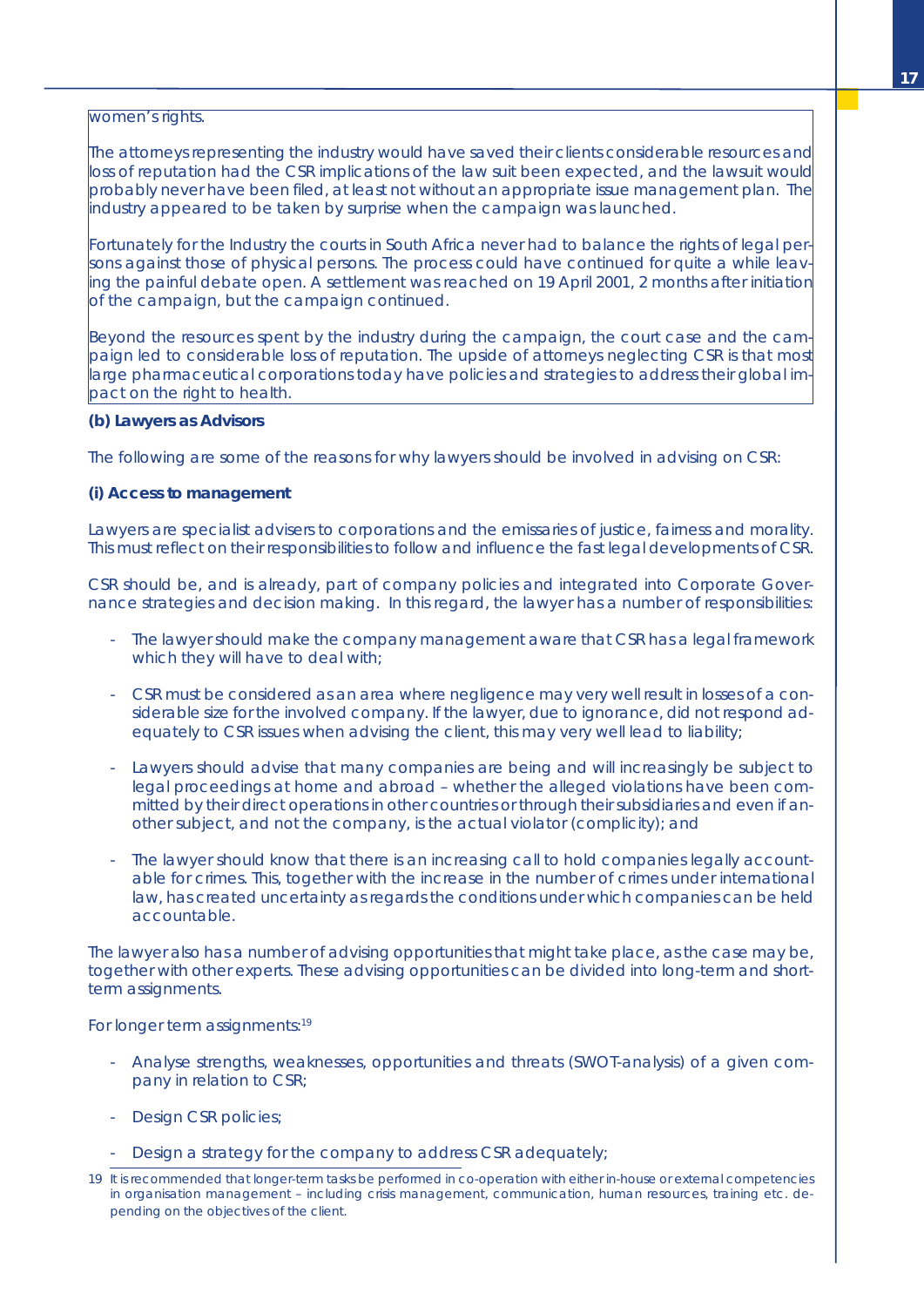- Integrate CSR under existing risk management and compliance programmes;
- Design and implement concrete projects under CSR;
- Create CSR screening systems for investments;
- Develop a framework for supply chain management systems with due regard to the participation of SME's;
- Develop a framework for CSR as part of Quality Management;
- Implement in-house training on CSR; and
- Integrate CSR into existing risks and quality management schemes and compliance programmes.

For short-term assignments:

- Consider the 'what, why and how' of a CSR approach its challenges, dilemmas and opportunities;
- Undertake CSR assessments of affiliates, branches, investment opportunities, suppliers, licensees or other partners;
- Undertake CSR assessments as part of due diligence;
- Respond to media or NGO criticism;
- Provide assurance statements on CSR reporting in relation to scope, relevance and compliance with international standards;
- Undertake assessment of concrete CSR projects;
- Network with other companies and/or associations;
- Coordinate and supervise the CSR work of the company; and
- Assess the legal implications of CSR reporting and advertising.

#### *(ii) Legal professional privilege and CSR*

In the implementation of CSR policies, their supervision and auditing, lawyers have a special and unique role to play due to legal professional privilege. Although the legal basis, the content and the structure of the attorney-client privilege may vary from country to country, there is a common thread and goal applicable throughout all Member States, i.e. that correspondence, documentation and information entrusted by the client to the attorney or otherwise gathered in the course of the client relationship by the attorney shall be treated as confidential and shall in general be protected against discovery.

A CSR policy is only credible when the company supervises and audits its implementation in its day-to-day business. So far at least in Europe no "safe-harbour-rules" apply, i.e. there is no legal regime in place which would guarantee a company undertaking a CSR audit not to be held liable by the competent authorities or a public prosecutor on the basis of information or documentation generated in the course of such audit. Thus, a company voluntarily undertaking a CSR audit might suffer a disadvantage compared to its competitors which do not undertake such an effort. As long as no "safe-harbour rules" exist in order to encourage companies to examine honestly and carefully their operations, the attorney-client privilege, applied in accordance with the national rules and regulations, can help to encourage enterprises to undertake assessments and audits, and to generate eventually (detrimental) information. Such information may lead to (silent) remediation measures and thereby enhance CSR compliance and good corporate and social governance.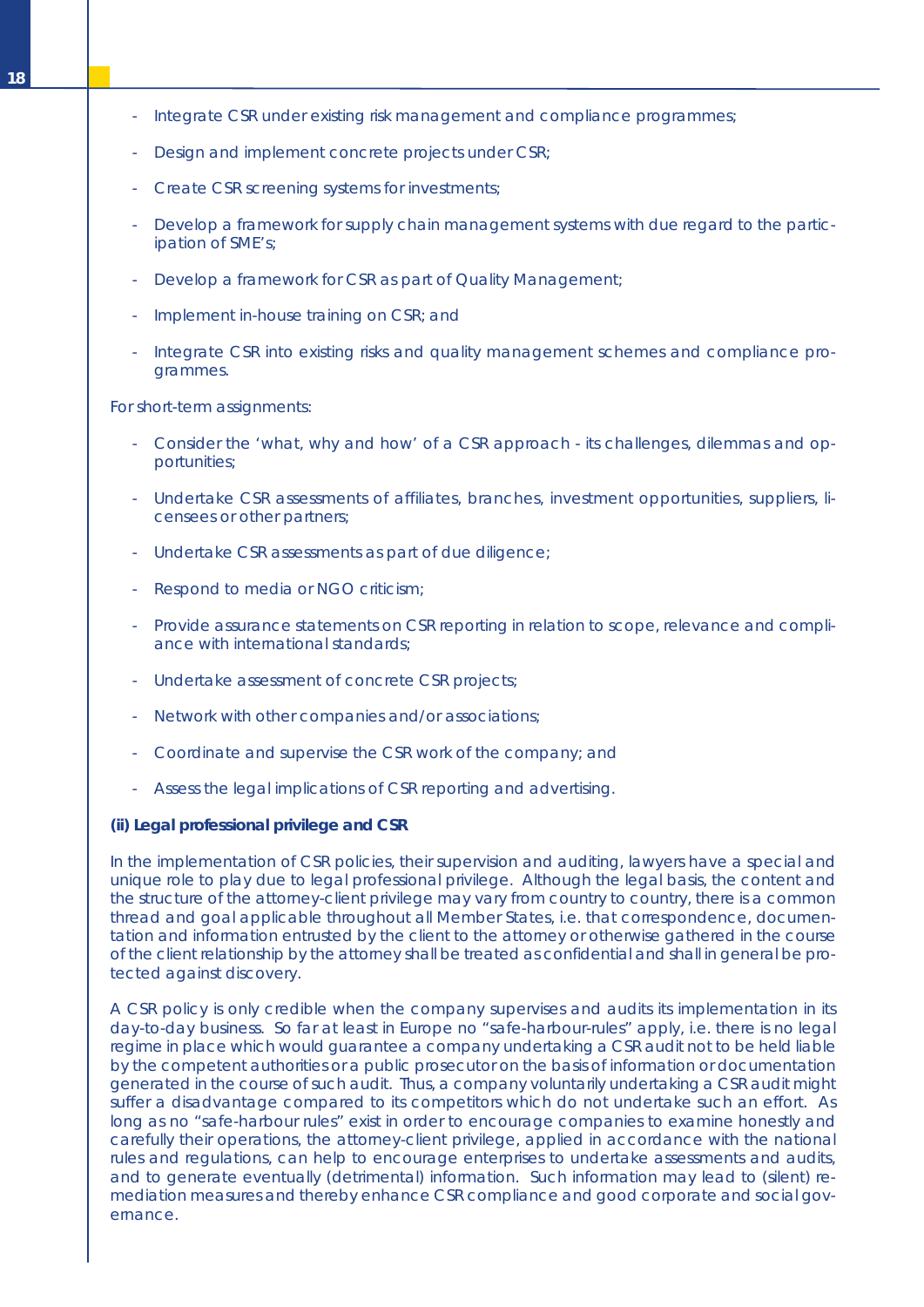<span id="page-20-0"></span>There is a fundamental dispute whether CSR should cover only voluntary standards beyond compliance with legal provisions, or, as John Ruggie described it, the standards and practices governing corporate "responsibility" (the legal, social, or moral obligations imposed on companies) and "accountability" (the mechanisms holding them to these obligations). Ruggie formed 5 clusters which he laid out along a continuum, starting with the most deeply rooted international legal obligations and ending with voluntary business standards:

- 1. State duty to protect against violations of human rights by business entities.
- 2. Corporate Responsibility and Accountability for international crimes.
- 3. Corporate Responsibility for other human rights violations under international law.
- 4. Soft Law Mechanisms.

There are currently 3 types of soft law mechanisms that address Corporate Responsibility and Accountability:

- Standards by intergovernmental organisations (ILO Tripartite Declaration of Principles Concerning Multinational Enterprises and Social Policy; OECD Guidelines);
- Accountability mechanisms added by some intergovernmental initiatives, e.g. IFC (International Finance Corporation) impact assessments; Ombudsman review; accountability spillover effects to banks adhering to the Equator Principles; and
- Multi Stakeholder Forums (e.g. Voluntary Principles on Security and Human Rights in the Extractive Sector; Kimberley process certification scheme (Kimberley) to stem the flow of conflict diamonds; the Extractive Industries Transparency Initiative (EITI) establishing a degree of revenue transparency in the taxes, royalties and fees companies pay to host governments).
- 5. Self Regulation

With respect to internal codes of conduct, in general, codes of conduct should:

- Be applied at every level of the organisation;
- Be based on universally agreed standards;
- Be included in training for local management, workers and communities on implementation;
- Have emphasis on gradual improvements to standards, and to the code itself;
- Include ongoing verification, which should be developed and performed carefully following defined standards and rules; and
- Enable benchmarking.

Based on these principles, each company should tailor its own code adapted to its specific environment and resources to ensure acceptance and compliance with it. The code of conduct can take the form of a manual governing the day to day business of the company. It is the natural role of the lawyer to be involved in the drafting of such documents.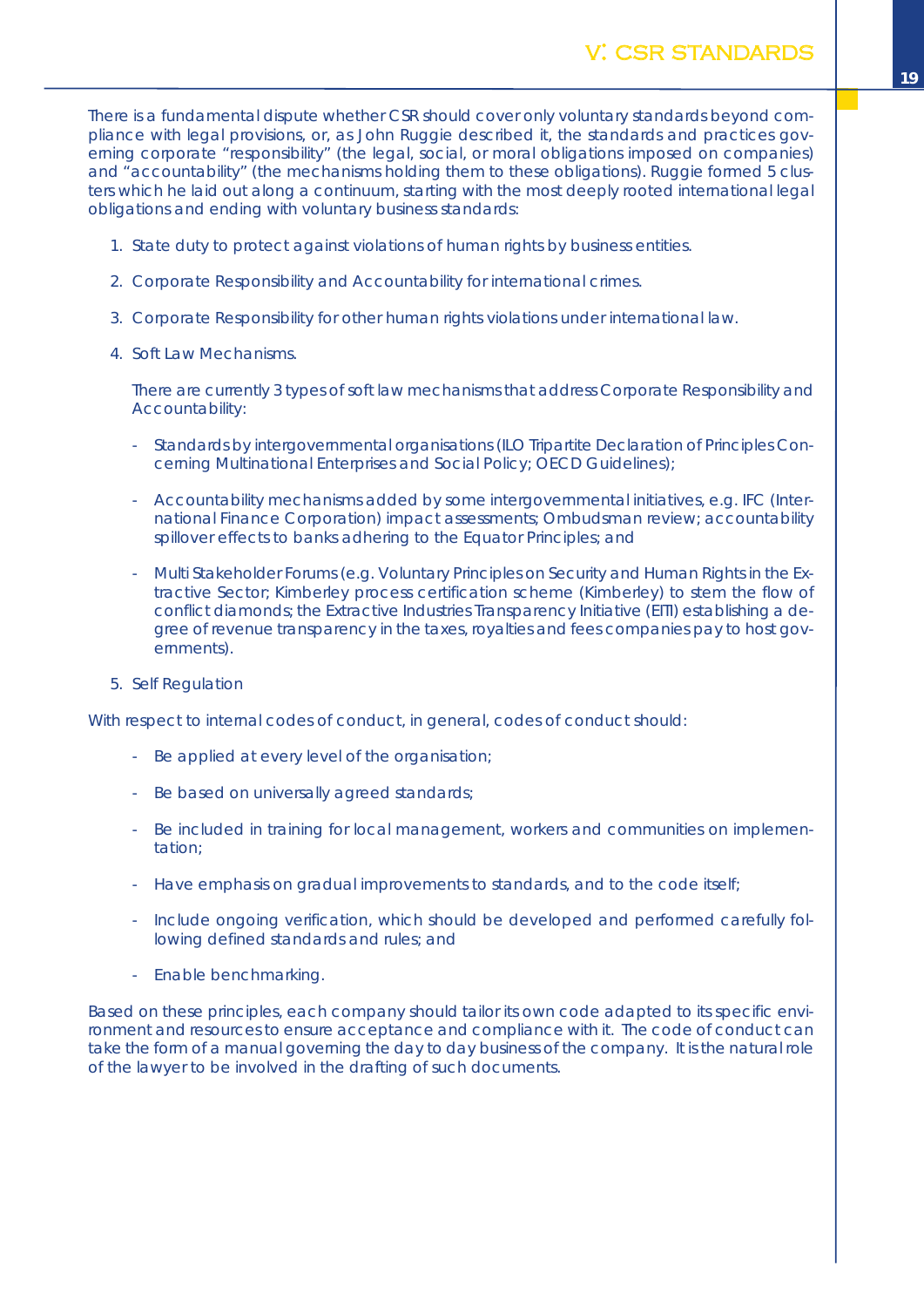<span id="page-21-0"></span>The importance of CSR has increased in recent years as a result of the recognition of the essential contribution of business to social, environmental and economic progress, and because of pressure from consumers, investors, employers, governments, NGOs and public opinion. It can be said that CSR is in a period of transition, however, the vision is clear although the means to get there is under discussion. A growing number of businesses already have CSR as a priority in their agendas. It is the lawyers' role to assist their clients in positioning their business successfully in this new legal landscape.

There is no doubt that CSR and its relevance to the legal profession is growing at an enormous pace. It is expected that CSR, in its own right, will engage lawyers more and more in years to come. Currently there appears to be a concentration on the voluntary nature of CSR. This is sure to change in years to come. There are numerous government commitments, commitments from international organisations and increased CSR procurement requirements that are sure to change the status of CSR, and thus the areas of specialisation for lawyers

It must also be stressed, as mentioned in part IV, that law firms are considered as suppliers of services and companies involved in CSR can impose CSR requirements on suppliers of services, and as suppliers of services they could be asked to comply with their clients code of conduct. It will be inevitable for the CCBE to deal with these aspects in the future.

The CCBE recommends that due consideration be given to the need for lawyers to be aware of CSR issues and on the need for professional training in CSR in order that lawyers can understand its importance.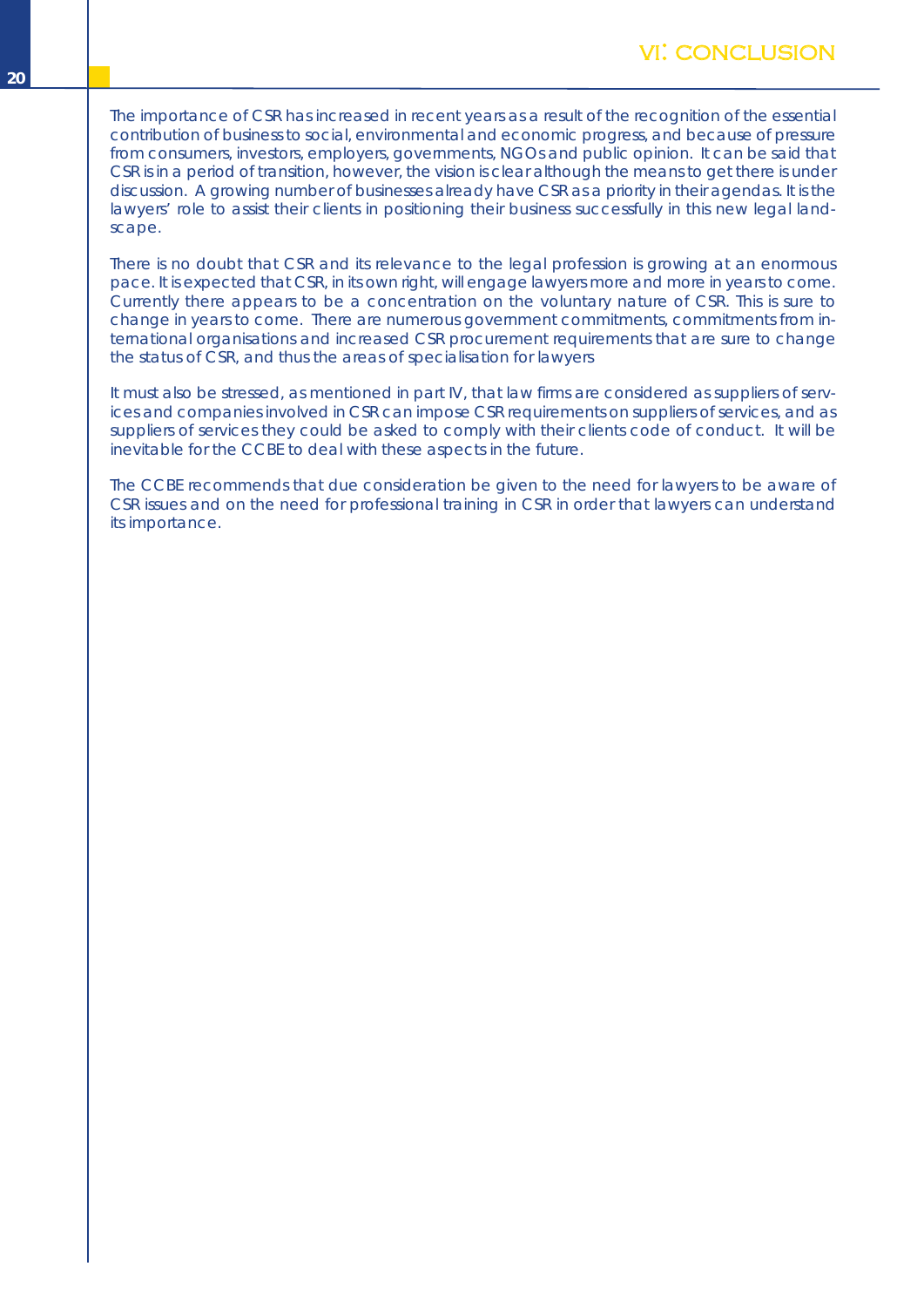<span id="page-22-0"></span>*"CSR can play an important role in advancing sustainable development. Many businesses have already recognized that CSR can be profitable and CSR schemes have mushroomed. (…) CSR is no longer just a job for marketing departments".* 20

**European initiatives (non-exhaustive)**

## *1. Manifesto of Enterprises against social exclusion (1995)*

At a EU level, the debate on CSR dates back to 1995 when a group of EU companies and Jacques Delors, then President of the European Commission, launched this Manifesto.

## *2. EU Lisbon Summit, March 2000*

The Manifesto led to the creation of a European Business Network promoting business-to-business dialogue and exchange of best practices on CSR-related issues. However, it was with the European Summit in Lisbon in March 2000 that CSR was put at the top of the EU political agenda. For the first time, EU Heads of State made a special appeal to companies' sense of responsibility to help in achieving the new EU strategic goal of becoming the most competitive and inclusive economy in the world by 2010.

## *3. European Parliament's Code of Conduct, December 1998 and 2002*

In 1998, the European Parliament published a European Code of Conduct regarding the activities of Trans-National Corporations (TNCs) operating in developing countries. <sup>21</sup> The European Parliament passed a first resolution to promote the accountability of European-based TNCs by supporting initiatives in the field of codes of conduct. In the resolution, the European Parliament stated its support for voluntary codes of conduct as a substitute for international regulation. Furthermore, the European Parliament called upon the European Commission and Council to come to terms with the subject of a "European Monitoring Platform" and proposed to organise hearings on the subject.

In May 2002, the European Parliament voted for new legislation to require companies to publicly report annually on their social and environmental performance, to make board members personally responsible for these practices, and to establish legal jurisdiction against European companies' abuses in developing countries. The package is part of a new EU Framework for CSR and represents a major step towards establishing international regulation for TNCs. The Parliament also voted to:

- Set up a European CSR Forum to give rights to stakeholders, such as consumer and activist groups, to oversee policies alongside business and trade unions;
- Set up a European Social Label to endorse products where there is respect for human and trade union rights;
- Introduce the wider social and environmental impact of companies' performance in European negotiations between employers and trade unions;
- Make all EU financial assistance to business subject to compliance with basic standards, including setting up a blacklist against companies guilty of corruption; and
- Mobilise the European Unions trade and development programmes to tackle abuses by companies in developing countries.

<sup>20</sup> European Commission: Corporate Social Responsibility: new Commission strategy to promote business contribution to sustainable development, IP/02/985, 2 July 2002.

<sup>21</sup> European Parliament: European criteria for companies operating in developing countries LDCs: towards a European code of conduct, INI/1998/2075.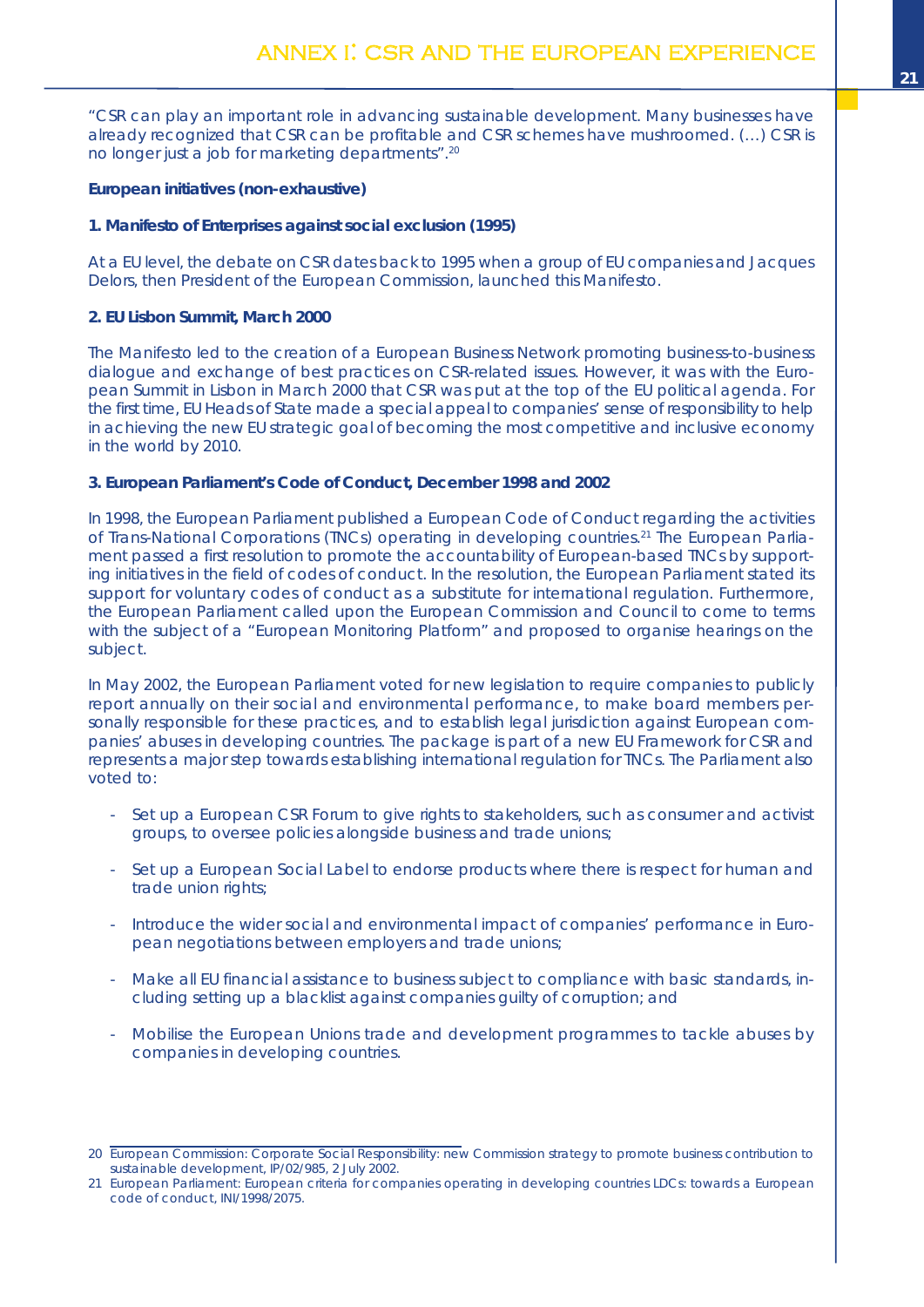#### *4. European Commission (2001, 2002)*

The EU published a Green Paper in July 2001. <sup>22</sup> It covers a wide range of topics, including responsible actions during corporate restructuring, promoting "work/life balance" and corporate codes of conduct and social rights. The Green Paper was intended to function as a "launch-pad for debate"; encouraging companies to take the "triple-bottom-line" approach. The Green Paper consists of 2 sections. The internal section focuses on CSR practice involving employees and relates to issues such as, investing in human capital, health and safety, and managing change. The external section focuses on CSR on a more wide range of stakeholders, including local communities and international communities, business partners and Human Rights. The consultation process aimed to develop a new framework for the promotion of CSR based on European values.

In July 2002, the European Commission published a new strategy to promote business contribution to sustainable development.<sup>23</sup> The policy paper calls for a new social and environmental role for business and sets up a 'European Multi-Stakeholder Forum' to exchange best practices, establish principles for codes of conduct, and seek consensus on objective evaluation methods and validation tools, such as 'social labels'. The Commission's strategy is designed to:

- Promote the business case for CSR in order to make it attractive to more companies, in particular Small and Medium Enterprises;
- Promote external evaluation and benchmarking of companies' social and environmental performance in order to make CSR credible;
- Manage a European Multi-Stakeholder Forum in order to focus discussion on CSR; and
- Ensure that EU policies are CSR-friendly.

The European Commission has published a follow-up Communication to the conclusions of the European Multi Stakeholders Forum.

#### *5. Council Resolution, February 200324*

This Resolution calls upon Member States to promote CSR at a national level; to continue to promote dialogue with social partners and civil society; to promote transparency of CSR practices; to exchange information and experiences and to integrate CSR into national policies and into their own management.

#### *6. Other initiatives to promote CSR in Europe*

- SustainAbility UK<sup>25</sup> an independent management consultancy to promote the business case for sustainable development with the mission to help create a more sustainable world by encouraging the adoption of practices which are socially responsible, environmentally sound and economically viable, all of which satisfy the triple-bottom line of sustainable development.
- UK Ethical Trading Initiative (ETI) 1998<sup>26</sup> focuses on managing an organisation's supply chain in a socially responsible manner. ETI seeks to encourage a shared approach to the sourcing of goods and services that leads to a raised standard of living for workers around the world.

<sup>22</sup> Brussels COM (2001) 416 Final. Commission of the European Community- http://europa.eu.int/comm/employment\_social/soc-dial/csr/greenpaper\_en.pdf

<sup>23</sup> See http://europa.eu.int/comm/employment\_social/soc-dial/csr/csr2002\_en.pdf

<sup>24</sup> OJ. 2003/C 39/2.

<sup>25</sup> See http://www.sustainability.com

<sup>26</sup> See http://www.somo.nl/monitoring/project/fo-3-1.htm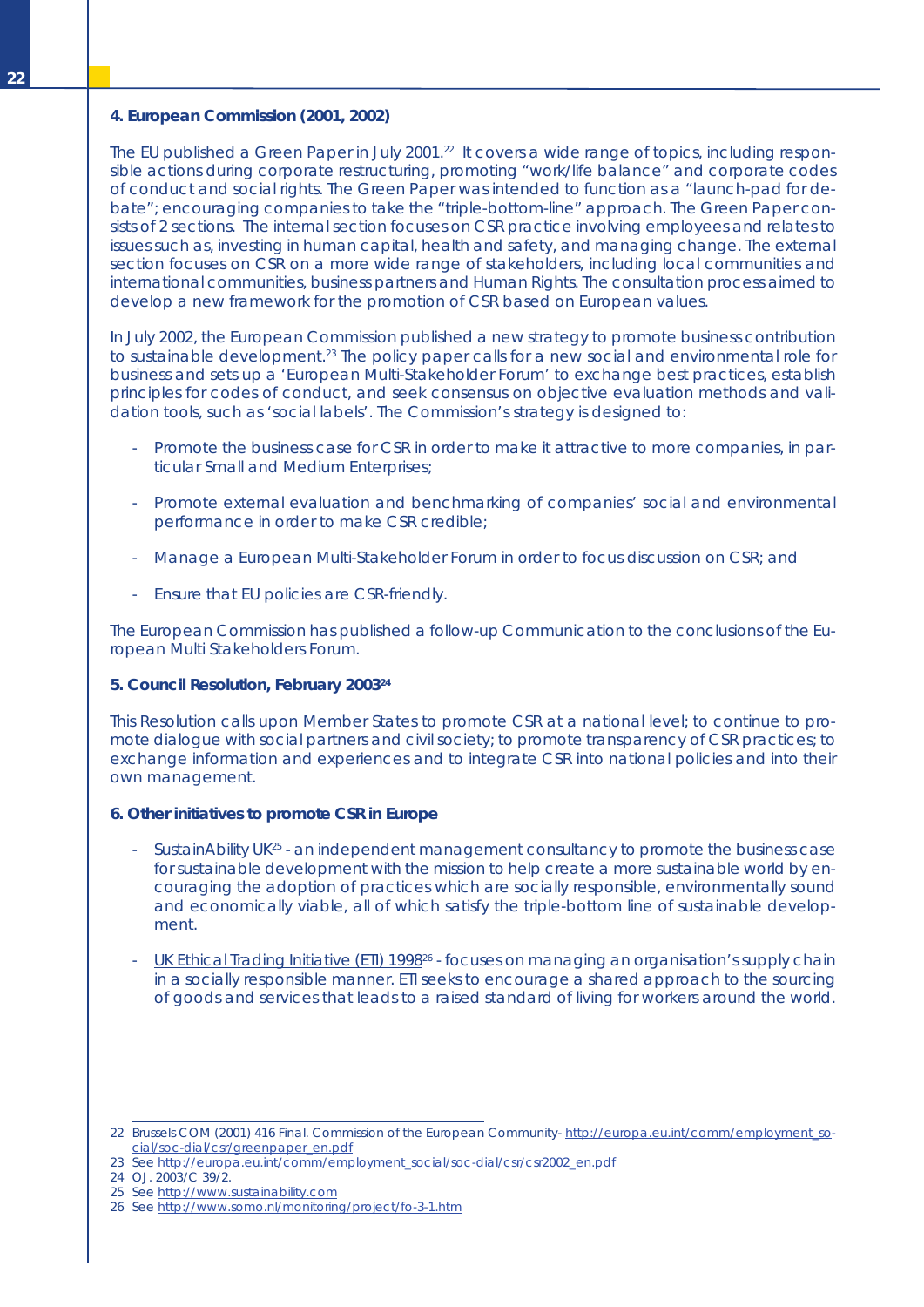- CSR Europe<sup>27</sup> helps companies to share their knowledge and experience on CSR. It is a business-driven membership network whose mission is to encourage companies to advance in ways that stimulate job growth, increase employability and prevent social exclusion thereby contributing to a sustainable economy and a more just society. CSR Europe's Resource Centre includes a 'best practice' database, a publications list, links to related organisations and details of CSR Europe's programs.
- Copenhagen Centre (TCC)<sup>28</sup> promotes voluntary partnerships between business, government and civil society in order to provide opportunities for the less privileged to be self-supporting, active and productive citizens. TCC aims to become a 'European house for CSR', providing forums to facilitate the continuing debate.
- European Academy of Business in Society<sup>29</sup> in July 2002, leading European business schools and more than 60 major multinational companies teamed up to launch a large research and teaching project on the business case for CSR.
- Small and medium sized enterprises (SMEs) and CSR CSR is not just the business of TNCs. According to a recent survey 50% of Europe's SMEs are already involved in CSR ranging from 32% in France to 83% in Finland.<sup>30</sup> According to another survey 41% have an environmental policy, 28% make charitable donations, 15% consider ethical issues when outsourcing and 13% have a diversity policy.<sup>31</sup>

<sup>27</sup> See http://www.csreurope.org

<sup>28</sup> See http://www.copenhagencentre.org/main

<sup>29</sup> See http://www.csreurope.org/whatwedo/default.asp?pageid=306

<sup>30</sup> Observatory of the European SMEs, "European SMEs and Social environmental responsibility".

<sup>31</sup> Grant Thronton, "European Business Survey 2002".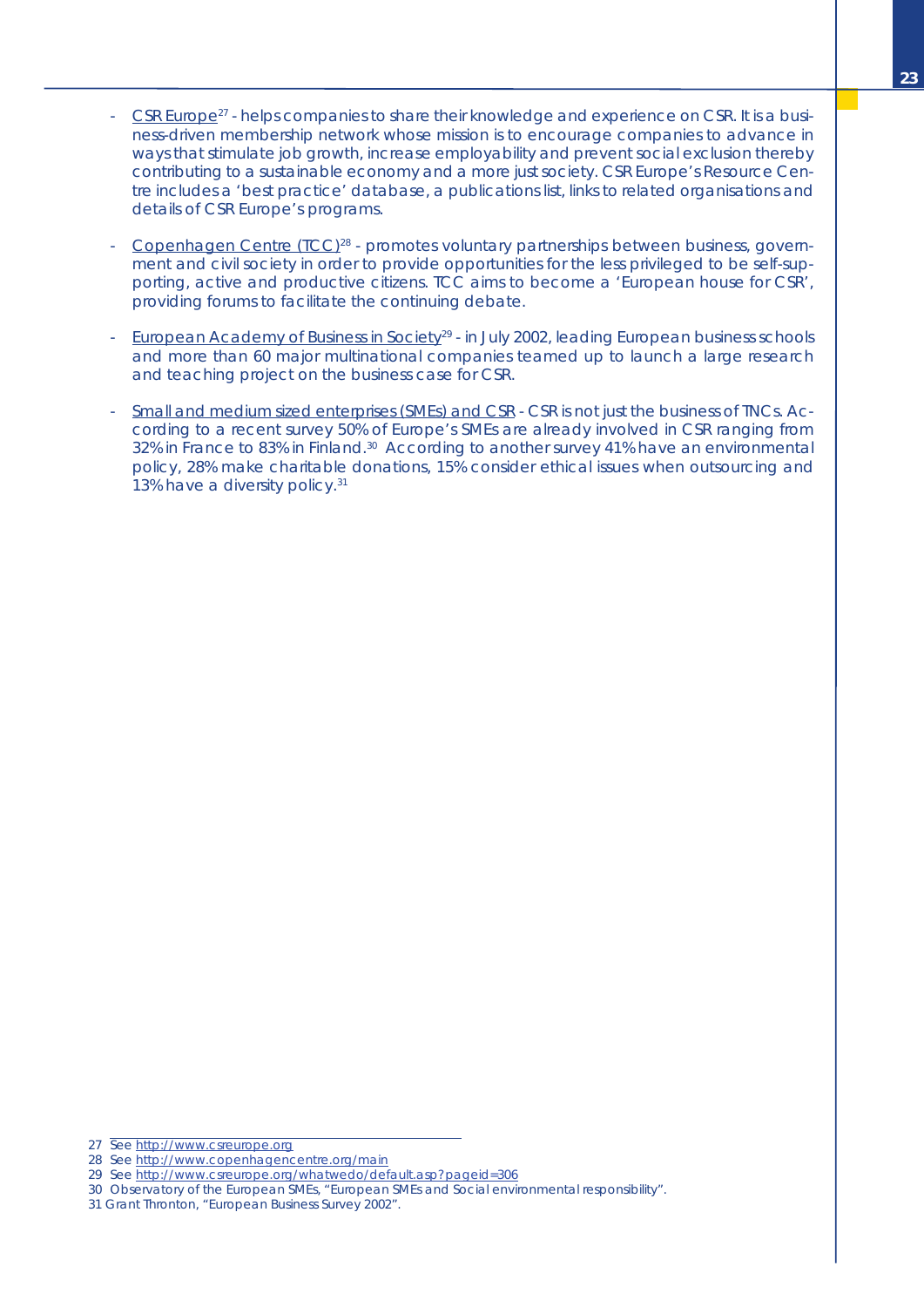## <span id="page-25-0"></span>ANNEX II: WORLD-WIDE INITIATIVES ON CSR AND **Example 24 Example 24 Construction of the Construction Construction of the HUMAN RIGHTS (NON-EXHAUSTIV**

*"We are not asking corporations to do something different from their normal business; we are asking them to do this normal business differently".* 32

Among world-wide CSR initiatives, the following are the most prominent:

## **1. The ILO's Tripartite Declaration of Principles 197733**

The ILO adopted a Tripartite Declaration of Principles concerning TNCs and Social Policy in 1977. The Declaration was updated in 2000 in the light of the 1998 ILO Declaration of Fundamental Principles and Rights at Work. The Declaration's value lies both in its comprehensive content, which covers all aspects of social policy from industrial relations to training and employment, and in the fact that it is addressed to a wide range of key economic actors and workers' organisations.

## **2. The Global Reporting Principles (GRI), 200034**

The Global Reporting Initiative (GRI) was established in late 1997 with the mission of developing globally applicable guidelines for reporting on the economic, environmental, and social performance, initially for corporations and eventually for any business, governmental, or non-governmental organisation. The GRI's goals are to:

- Elevate sustainability reporting practises world-wide to a level equivalent to financial reporting;
- Design, disseminate, and promote standardised reporting practises, core measurements, and customised sector-specific measurements; and
- Ensure a permanent and effective institutional host to support such reporting practises worldwide.
- **3. The Global Compact 2000 ("GC")35**
	- A. The GC, an initiative to promote CSR the GC was announced by the UN Secretary-General at the World Economic Forum in Davos in 1999 and formally launched in 2000 as one measure to respond to the challenges of globalisation. The GC is an initiative intended to promote CSR and citizenship in the new global marketplace. It brings companies together with UN organisations, international labour organisations, NGOs and other parties to foster partnerships and to build a more inclusive and equitable global marketplace. It aims, in the words of Kofi Annan, to contribute to the emergence of "shared values and principles, which give a human face to the global market".

The GC, a voluntary initiative - The 1200 companies engaged in the GC are diverse and represent different industries and geographic regions. The overall mission is to bring about a more stable and inclusive global economy. Corporate leaders participating in the GC agree that globalisation, which only a few years ago was seen by many as an inevitable and unstoppable economic trend, is in fact highly fragile and may have an uncertain future. Indeed, rising concerns about the effects of globalisation on the developing world – be they related to the concentration of economic power, income inequalities or societal disruption – suggest that, in its present form, globalisation is not sustainable. The GC was created to help organisations to redefine their strategies and courses of action so that all people can share the benefits of globalisation, not just a fortunate few.

The GC is not a regulatory instrument, a legally binding code of conduct or a forum for policing management policies and practices. Neither is it a "safe-harbour" allowing companies to sign-on without demonstrating real involvement and results. The GC is a voluntary initiative that seeks to provide a global framework to promote sustainable growth and good citizenship through committed and creative corporate leadership.

33 See http://www.ilo.org

<sup>32</sup> Kofi Annan, Former UN Secretary-General, on the role of corporations in environment.

<sup>34</sup> See http://www.globalreporting.org

<sup>35</sup> See http://www.unglobalcompact.org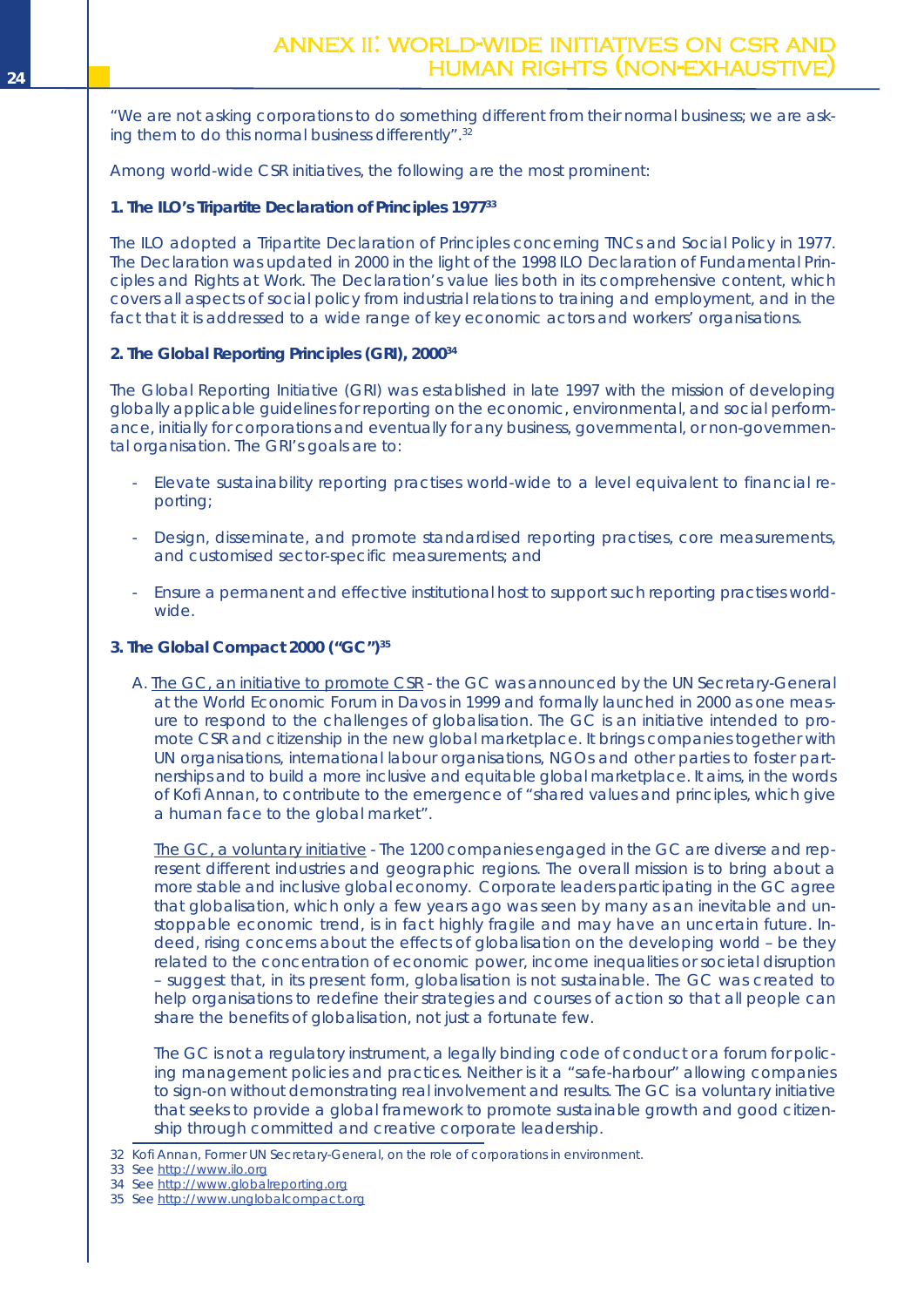## B. The GC's 10 Principles<sup>36</sup>

Companies that sign the UN Global Compact commit to support and advance the Global Compact's 10 Principles on human rights, labour, the environment and anti-corruption. These principles are based on internationally accepted principles to improve global society.

## **Human rights**

- Business should support and respect the protection of internationally proclaimed Human Rights;
- Make sure they are not complicit in Human Rights abuses.

## **Labour Standards**

- Businesses should uphold the freedom of association and the effective recognition of the right to collective bargaining;
- The elimination of all forms of forced and compulsory labour;
- The effective abolition of child labour.

#### **Environment**

- Eliminate discrimination in respect of employment and occupation;
- Business should support a precautionary approach to environmental challenges;
- Undertake initiatives to promote greater environmental responsibility;
- Encourage the development and diffusion of environmentally friendly technologies.

### **Anti-corruption**

- Businesses should work against all forms of corruption, including extortion and bribery.

## **4. The OECD Guidelines for TNCs, 200037**

The OECD Guidelines are a set of recommendations addressed by governments to TNCs operating in or from adhering countries. Although non-binding, they are supported by OECD countries from which most TNCs originate. Their aim is to help TNCs operate in harmony with government policies and societal expectations. In keeping with the notion of CSR and to promote the contribution of business to social development and the promotion of basic workers' rights, the Guidelines provide voluntary principles for responsible business conduct in fields such as employment, industrial relations, Human Rights, environment, competition, information disclosure and taxation, combatting bribery, and consumer protection.

## **5. The ICC Guidebook on Responsible Business Conduct, February 200238**

The Group on Business in Society has developed the ICC Guidebook on Responsible Business Conduct. Its main purpose is to make practical suggestions to companies on how to approach CSR issues in order to help position individual company principles within the existing framework of generic business principles, government codes of conduct and new initiatives, as well as broader social values. The Guidebook's secondary purpose is to explain to those outside business how companies are addressing CSR issues. Reinforcing the positive role of business society through the encouragement of CSR and good corporate citizenship constitutes one of the ICC's strategic priorities.

- 36 The tenth principle on anti-corruption was included in June 2004
- 37 See http://www.oecd.org
- 38 See http://www.oecd.org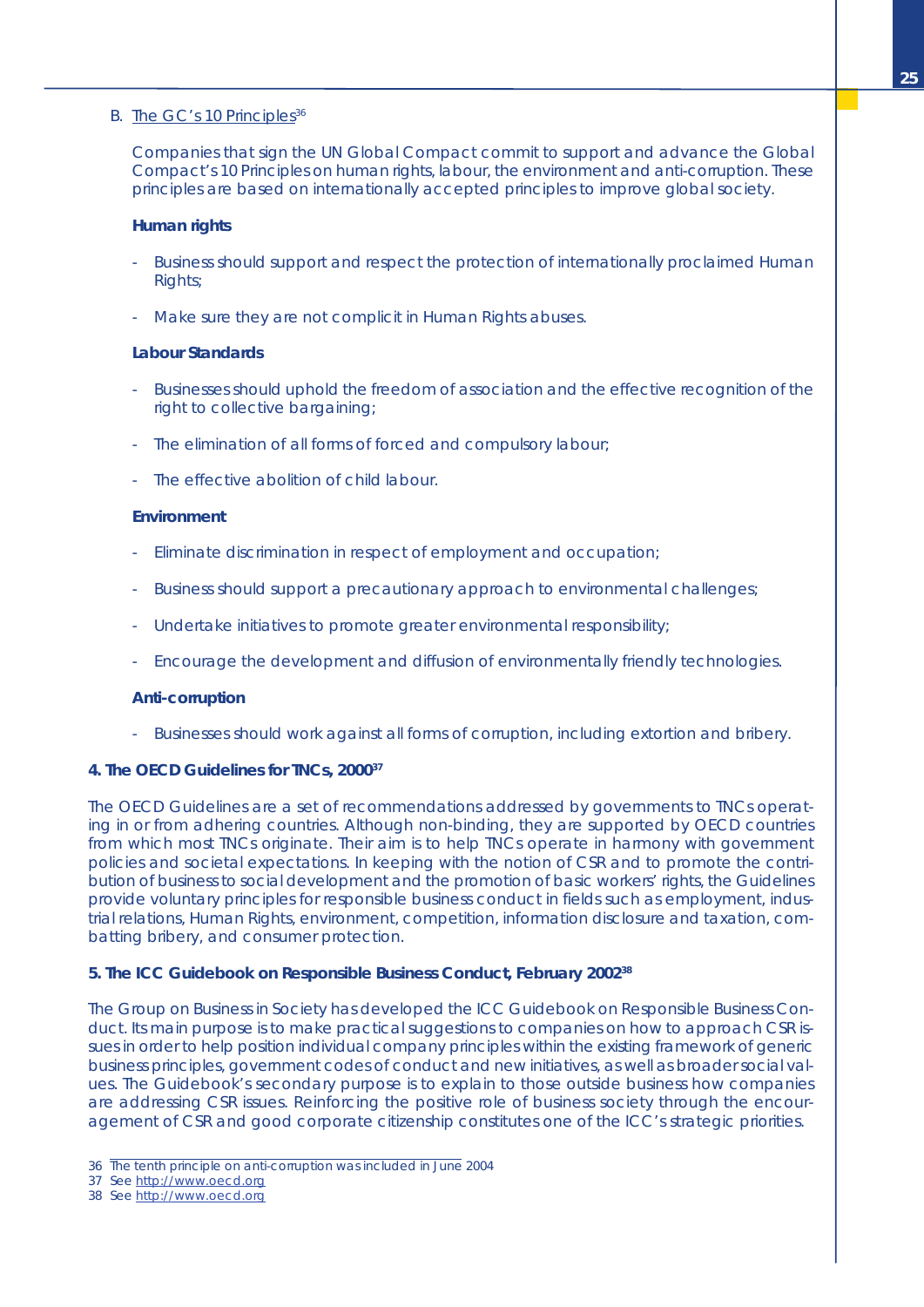### **6. Social Accountability (SA) 800039**

The Council on Economic Priorities Accreditation Agency has established SA 8000, a standard for assessing labour conditions in global manufacturing operations. SA 8000 addresses issues including prison labour, wages, child labour, and health and safety and relies on certified monitors to verify factory compliance with the standard.

## **7. Global Sullivan Principles40**

The Global Sullivan Principles are aimed at promoting equal opportunity in South Africa and a set of Principles were developed in 1999 to guide the global behaviour of TNCs on labour, ethics, and environmental practices.

## **8. UN Convention on Corruption**

The UN Convention is the first legally binding global convention against corruption. In October 2004, 111 states had signed the Convention, which will enter into force when ratified by 30 states (at present 8 States have ratified the Convention). With the new Convention, the UN is in line with other international organisations, like the OECD, the EU and the European Council in the fight against corruption.

The Convention's key elements relate to prevention, criminalisation, extra-territoriality international co-operation and asset recovery. The Convention breaks new ground regarding the prevention of corruption by requiring the establishment of anti-corruption bodies and by encouraging states to enhance transparency in the financing of election campaigns and political parties. It also calls for countries to actively promote the involvement of NGOs and community-based groups, as well as other elements of civil society, to raise public awareness of corruption.

The Convention will affect not only the public sector, but also the private sector and all companies that do business in signatory countries. The national authorities shall cooperate with entities in the private sector to ensure the effective implementation of the Convention.

The Convention contains both mandatory and optional provisions. Companies operating internationally and wishing to incorporate internal safeguards against corruption will have to be aware of how the different governments have implemented the provisions of the Convention.

## **9. International Criminal Court (ICC)**

The International Criminal Court was established in July 2002. This is the first ever permanent, treaty based, international criminal court established to promote the rule of law and ensure that the gravest international crimes do not go unpunished.

The Chief Prosecutor from the newly established International Criminal Court (ICC) has announced that he intends to pursue individuals from multinational companies to court, when the prosecution can establish that companies participated in violations that form part of the remit of the ICC, i.e. gross human rights violations, crimes against humanity and genocide.

The issue is disputed as to whether corporate complicity in such crimes can lead to personal criminal liability for the company representatives, but it could be interpreted as possible with reference to Article 25 and Article 28 (b) of the Rome Statute of the ICC. <sup>41</sup> The Rome Statute also provides for reparations to victims under Article 75.

<sup>39</sup> See http://www.sa-intl.org

<sup>40</sup> See http://globalsullivanprinciples.org

<sup>41</sup> The statute can be accessed at the following website address: <http://www.un.org/law/icc/statute/romefra.htm>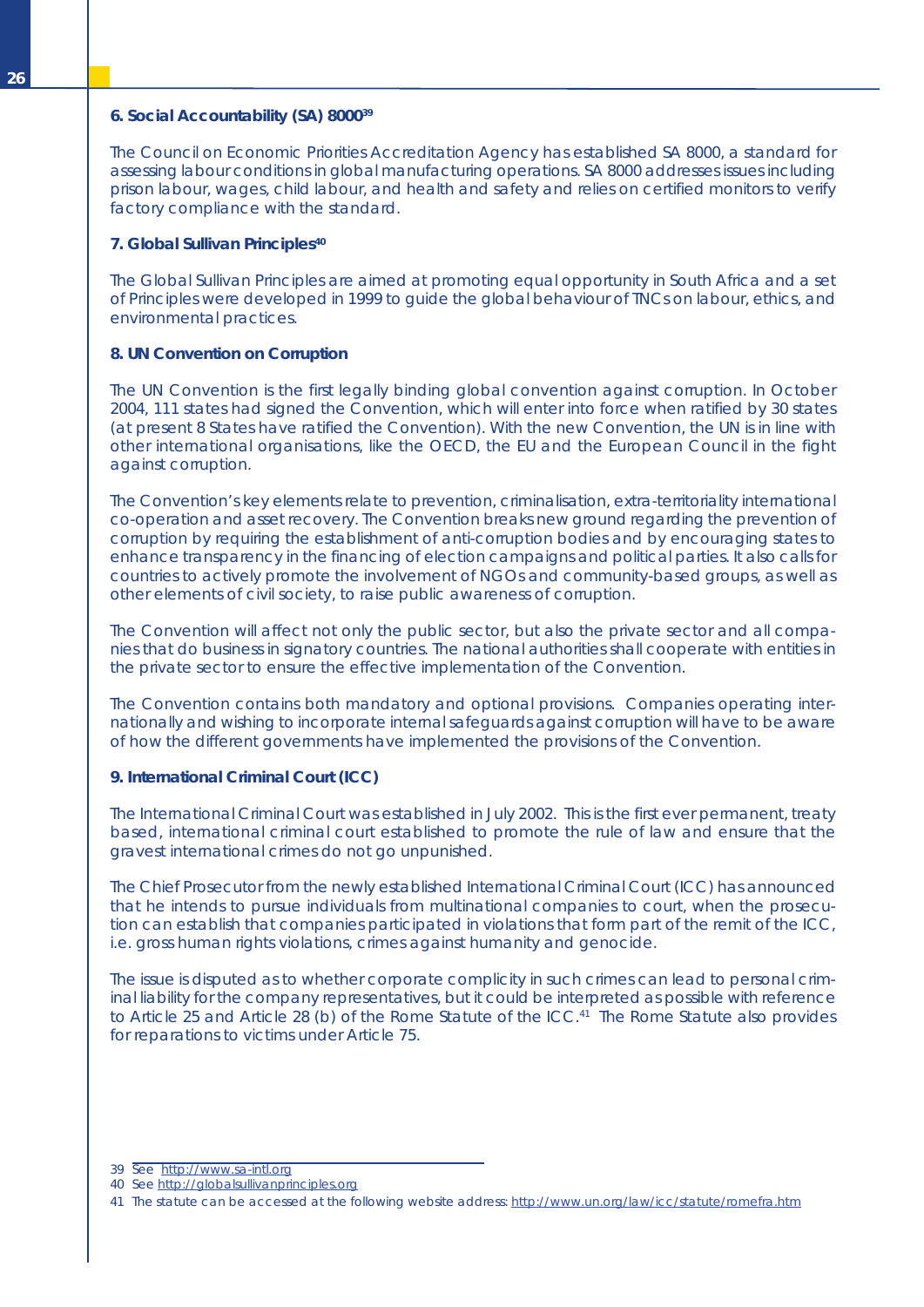## **10. Equator principles**

A high profile initiative was launched in autumn 2002 named the "Equator Principles".<sup>42</sup> The participating financial institutions proclaim that "In adopting these principles, we seek to ensure that the projects we finance are developed in a manner that is socially responsible and reflect sound environmental management practices".

Sixty-one financial institutions from twenty-for countries have adopted the Equator Principles. These financial institutions operate in over 100 countries. As a result, the Equator Principles have become the project finance industry standard for addressing environmental and social issues in project financing globally. The principles require that the participating institutions make impact assessments on projects to be financed.

The Equator Principles have a general reference to international laws and reflect in specific some human rights considerations such as:

- Protection of human health:
- Use of dangerous substances;
- Major hazards;
- Occupational health and safety;
- Fire prevention and life safety;
- Land acquisition and land use;
- Involuntary resettlement; and
- Impacts on indigenous peoples and communities.

These principles are all contained under the general application of international law (human rights).

The trend is definitely that financial institutions, including the major international institutions such as the International Monetary Fund, European Bank of Reconstruction and Development and the World Bank, are approaching Social Responsible Investments from an angle of mainstreaming – whether it relates to procurement or assessment of impact from projects to be financed.

## **11. International Organisation for Standardisation (ISO)**

The International Organisation for Standardisation (ISO) will develop an international standard for addressing the social responsibility of organisations worldwide. The objective is to produce "a guidance document, written in plain language which is understandable and usable by non-specialists" and not intended for use in certification.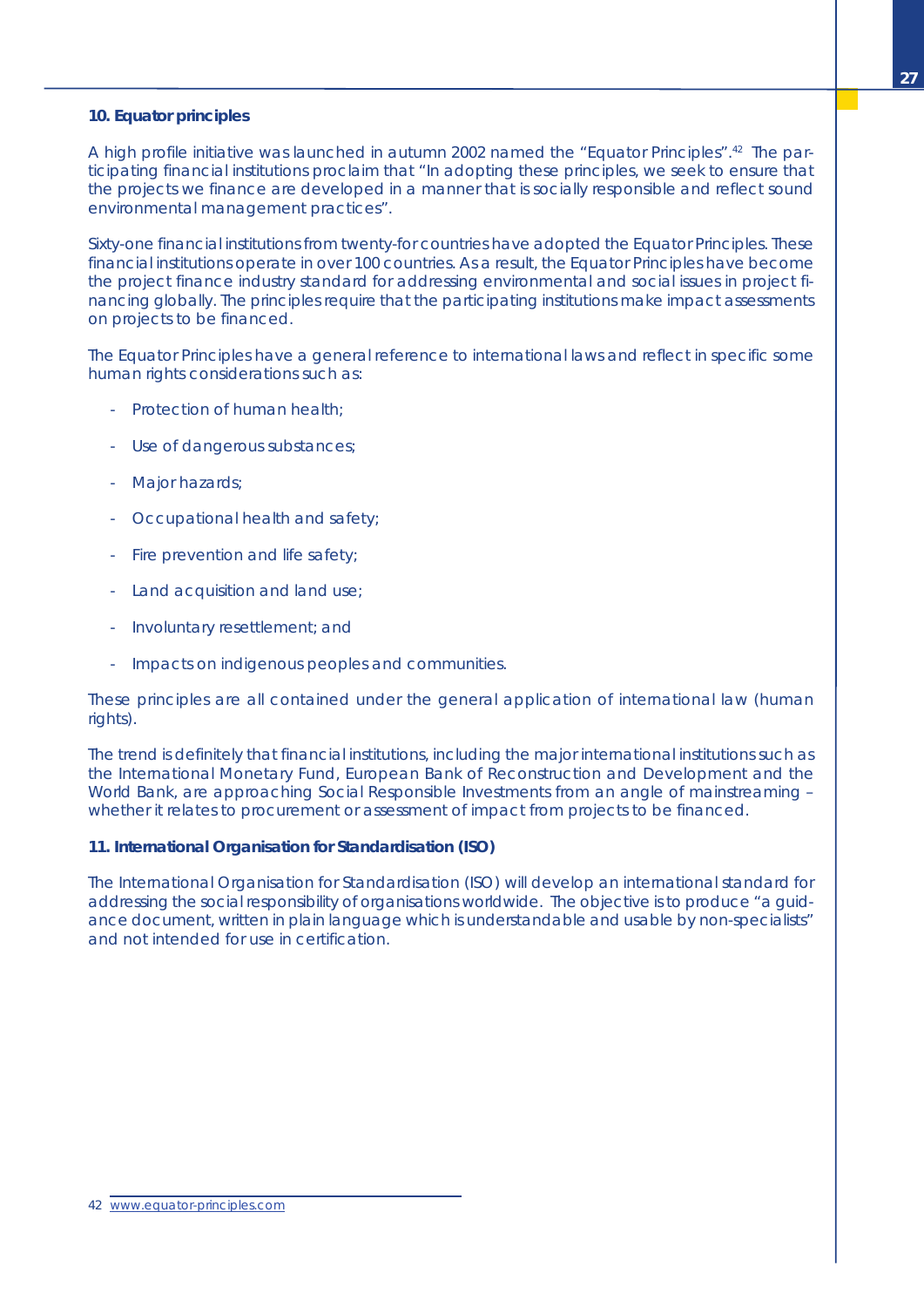## <span id="page-29-0"></span>There are a number of other initiatives which promote CSR and Human Rights:

## **1. Report of the Special Representative of the Secretary-General on the issue of human rights and transnational corporations and other business enterprises, John Ruggie**

This report presents a conceptual and policy framework to anchor the business and human rights debate, and to help guide all relevant actors. The framework comprises three core principles: the State duty to protect against human rights abuses by third parties, including business; the corporate responsibility to respect human rights; and the need for more effective access to remedies. The three principles form a complementary whole in that each supports the others in achieving sustainable progress.

## **2. Principles for Global CSR**

The Principles for Global CSR were developed by the US-based Interfaith Centre on CSR, the Canadian-based Ecumenical Council for CSR and the UK-based Taskforce on the Churches and CSR. These principles are based on international covenants regarding the rights of indigenous persons, employees and women.

## **3. Declaration of Principles on Human Rights and the Environment, 1994**

The Declaration was prepared by a group of experts on Human Rights and environmental protection convened by the UN. It was the first international instrument that addressed the linkage between Human Rights and the environment and demonstrates that accepted environmental and Human Rights principles embody the right of everyone to a secure, healthy and ecologically sound environment.

## **4. World Business Council for Sustainable Development 43**

The World Business Council for Sustainable Development is a coalition of 125 TNCs committed to the environment and to the principles of economic growth and sustainable development. It develops co-operation between business, government and other organisations concerned with the environment and sustainable development, encourages high standards of environmental management in business and business leadership, undertakes policy development to create a framework for business, shares best practice and has developed a global network.

## **5. International Business Leaders Forum (IBLF)44**

The International Business Leaders Forum (IBLF) is an organisation that promotes international leadership in responsible business practices, to benefit business and society. It operates in over 60 countries and works with leaders in business, civil society and the public sector in transition economies in order to achieve social, economic and environmentally sustained development.

The IBLF encourages continuous improvement in responsible business practices, develops geographic or issue-based partnerships, contributes to an enabling environment and provides the conditions for these partnerships to flourish.

## **6. Aarhus Convention - UN ECE45**

The Aarhus Convention is a new kind of environmental agreement. It links environmental rights and Human Rights, and establishes that sustainable development can be achieved only through the involvement of all stakeholders. It focuses on interactions between the public and governmental authorities in a democratic context and it is forging a new process for public participation in the negotiation and implementation of international agreements.

<sup>43</sup> See http://www.wbcsd.ch

<sup>44</sup> See http://www.iblf.org

<sup>45</sup> See http://europa.eu.int/comm/environment/aarhus/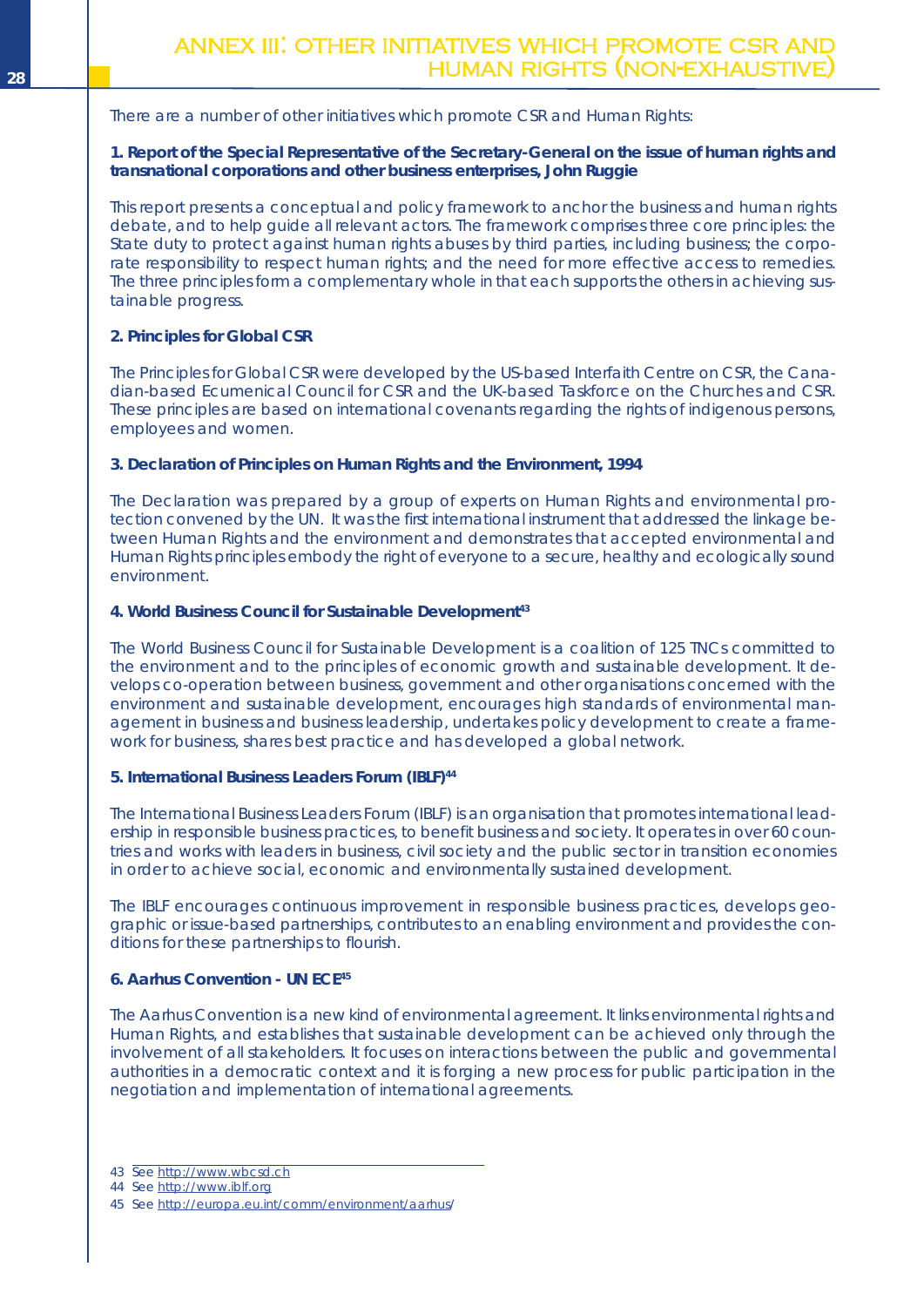## **7. Apparel Industry Partnership (AIP) 199646**

The Apparel Industry Partnership (AIP) was initiated in 1996 to take steps to protect workers worldwide and to give the public the information it needs to make informed purchasing decisions. AIP is comprised of apparel and footwear companies, a university, Human Rights groups, labour-religious organisations and consumer advocates. AIP released a historic agreement establishing a workplace Code of Conduct and Principles of Monitoring.

## **8. Voluntary principles on security and Human Rights 200047**

Some governments, companies in the extractive and energy sectors (BP, Shell, Chevron, Texaco, Conoco, Freeport, McMoran, Rio Tinto), and NGOs (Human Rights Watch, Amnesty International, International Alert, Lawyers Committee for Human Rights) have developed a set of Voluntary Principles to guide companies in maintaining the safety and security of their operations within an operation framework that ensures respect for Human Rights and fundamental freedoms. These Principles are designed to provide practical guidance that will strengthen Human Rights safeguards in company security arrangements in the extractive sector. They address three areas: engagement with private security, engagement with public security, risk assessment supporting security arrangements consistent with Human Rights.

## **9. Institute of Social and Ethical Accountability (ISEA)48**

The Institute of Social and Ethical Accountability (ISEA) combines the terms "social" and "ethical" to refer to "the systems and individual behaviour with an organisation and to the impact of an organisation's activity on stakeholders". Its new international standard, AccountAbility 1000, has at its core the importance of stakeholder engagement in the social and ethical accounting process.

#### **10. New Partnership for Africa's Development (NEPAD)49**

The New Partnership for Africa's Development (NEPAD) was established in 2001 in Nigeria and is comprised of 15 African countries. The organisation is modelled after the Marshall Plan, a programme of development that successfully re-built Europe after World War II. NEPAD hopes to ensure political and economic stability in return for increased foreign investment, as well as better access to trade and debt relief.

#### **11. International Alert 50**

International Alert is an NGO committed to the peaceful transformation of violent conflict. Its Business and Conflict programme is designed to address the twin problems of the corporate sectors potential for negative impact on conflict and the insufficient understanding amongst governments, multi-lateral institutions, NGOs and the corporations themselves of the role business can play in addressing the structural causes of conflict.

#### **12. Other organisations**

In the last years, Human Rights organisations (Amnesty International, Human Rights Watch, Lawyers' Committee on Human Rights), labour organisations (International Confederation of Free Trade Unions), corporate accountability organisations (Global Exchange, Clean Clothes Campaign, Global Witness), anti-corruption organisations (Transparency International), religious, shareholder, student and environmental organisations have committed greater resources and attention to corporate action on Human Rights. In April 2004, the Business Leaders Initiative on Human Rights (BLIHR) has produced its first report which looks at building understanding about human rights issues for business. This first report signals the beginning of a three- year initiative by a group of international businesses.

- 46 See http://ur.rutgers.edu/news/ACLA/flapg9.html
- 47 See http://www.state.gov/g/drl/rls/2931.htm
- 48 See http://www.accountability.org.uk/
- 49 See http://www.nepad.org/

<sup>50</sup> See http://www.international-alert.org/